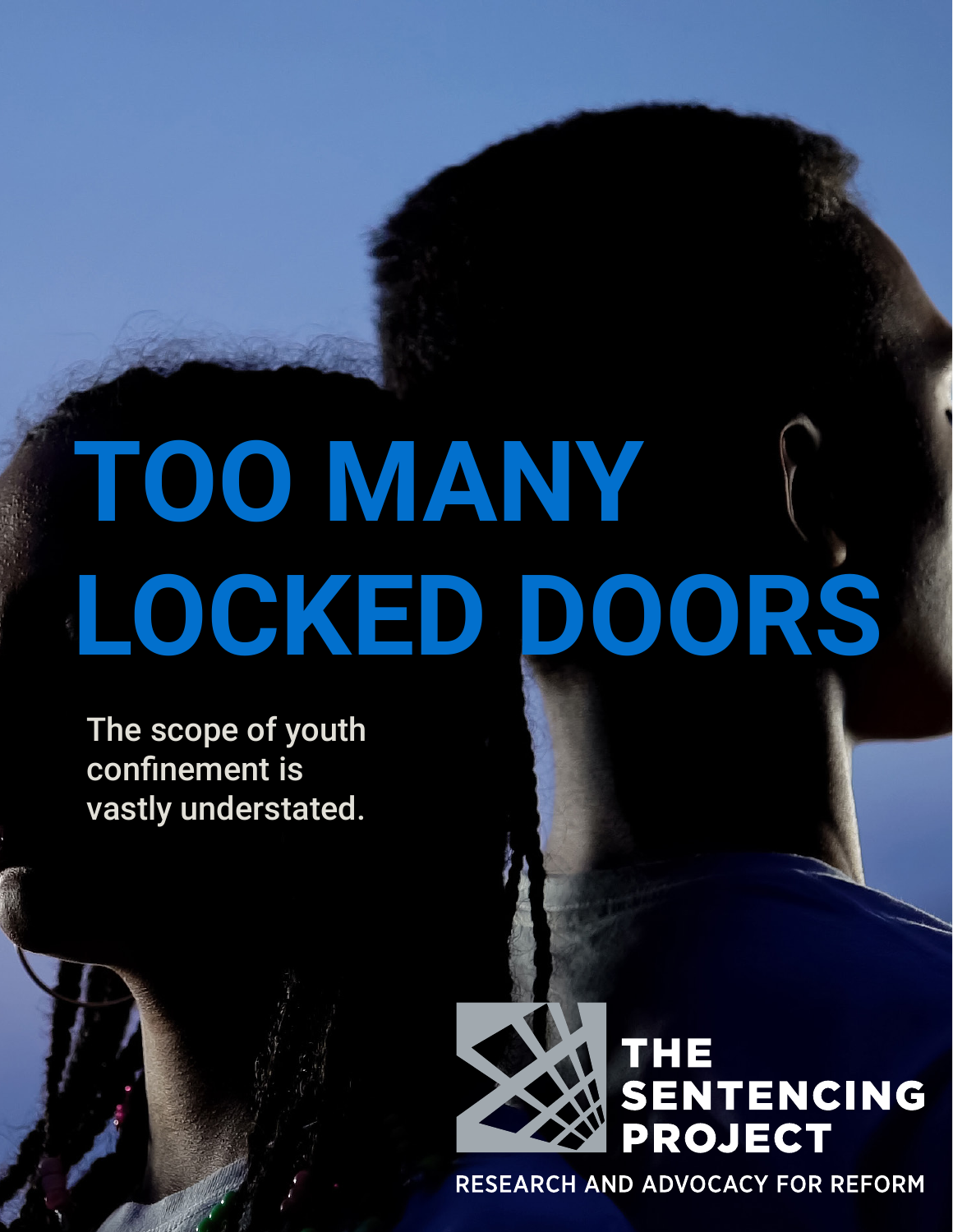

This report was authored by Josh Rovner, Senior Advocacy Associate at The Sentencing Project.

This research was funded in part by The Annie E. Casey Foundation, Inc., and we thank them for their support; however, findings and conclusions presented in this report are those of the author alone, and do not necessarily reflect the opinions of the Foundation.

The Sentencing Project advocates for effective and humane responses to crime that minimize imprisonment and criminalization of youth and adults by promoting racial, ethnic, economic, and gender justice.

Copyright © 2022 by The Sentencing Project. Reproduction of this document in full or in part, and in print or electronic format, only by permission of The Sentencing Project.

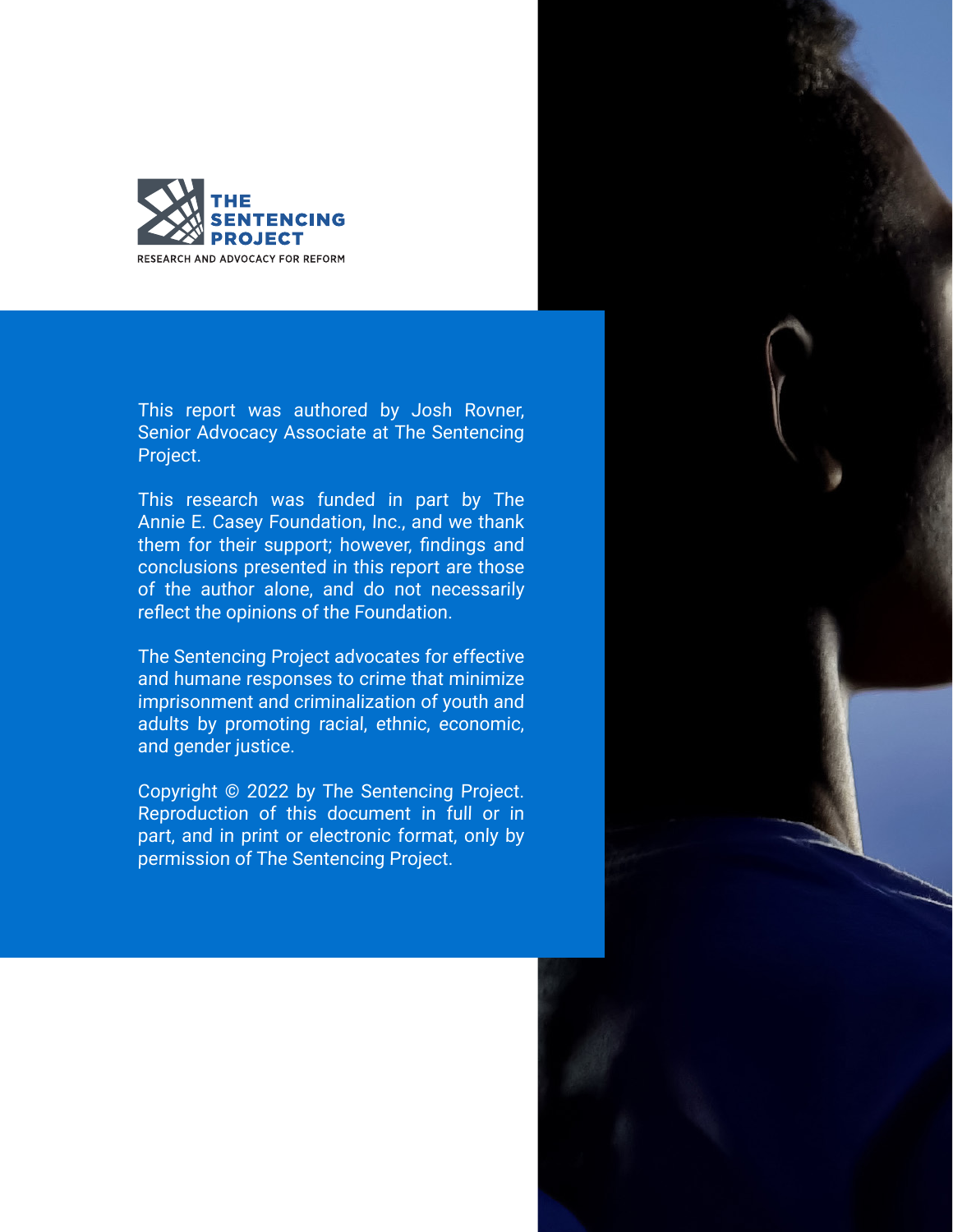## TABLE OF CONTENTS

- Executive Summary 2
- Introduction: A Youth Justice System Larger Than It Appears 4
- One Quarter of Referred Youth Are Detained 7
- Youth Commitment to Out-of-Home Placements Is Becoming Less Common 12
- Conclusion: Miles To Go 17
- Policy Recommendations 18
- Appendix: Estimating Length of Stay 20
- **Endnotes** 21

## TOO MANY LOCKED DOORS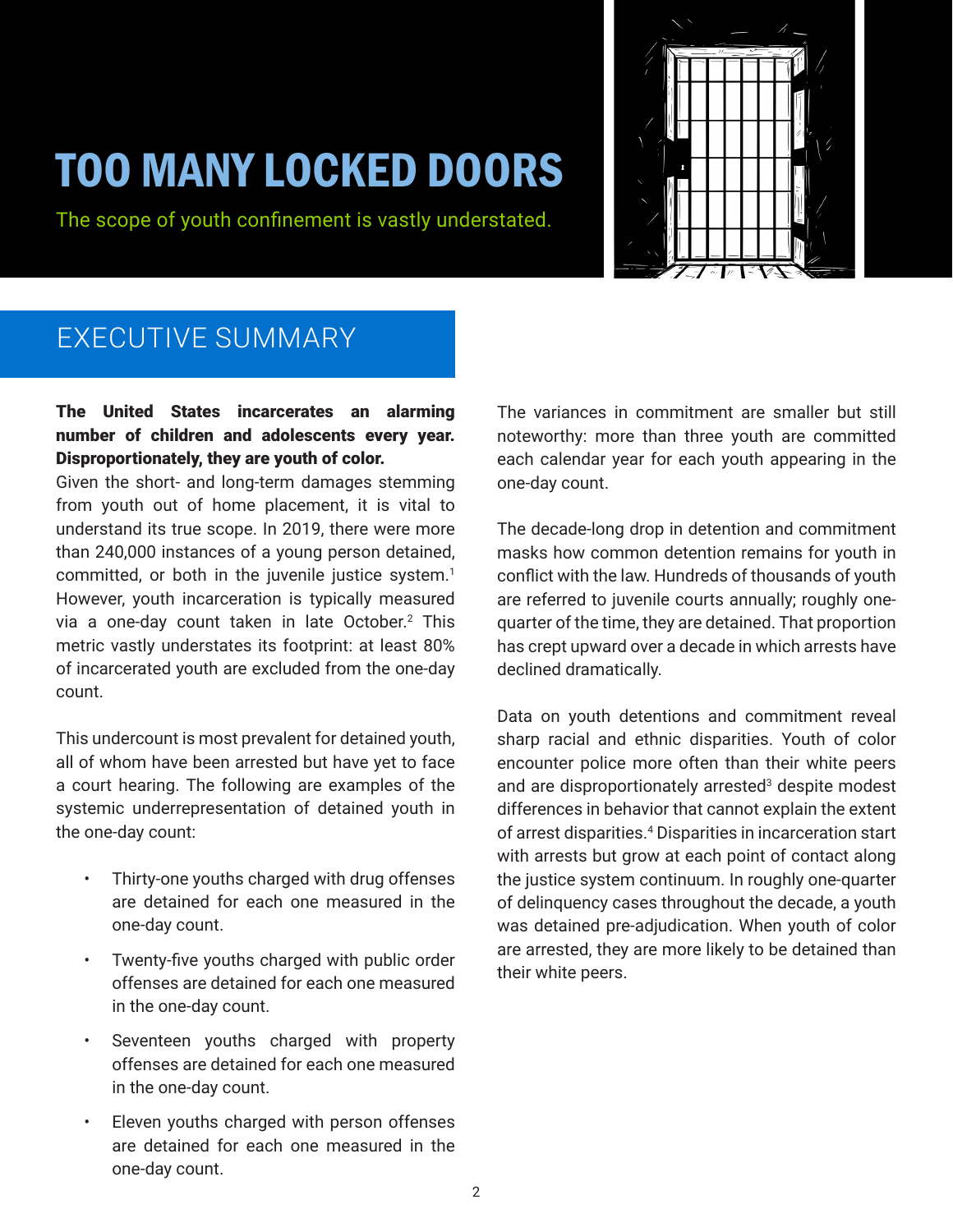#### <span id="page-4-0"></span>Likelihood of detention by race and ethnicity, 2019

| $\bullet$ | White youth         | <b>20%</b> |
|-----------|---------------------|------------|
| $\bullet$ | Latinx youth        | 32%        |
| $\bullet$ | <b>Black youth</b>  | 29%        |
| $\bullet$ | Asian/NHPI youth    | 26%        |
| $\bullet$ | <b>Tribal youth</b> | 25%        |

#### 4IVGIRXEKIWVIIGXXLITVSTSVXMSR **SJEPPVIJIVVEPWFKVSYTXLEX** WXEVXIHMXLEHIXIRXMSR

This report calculates detention and commitment frequencies by race and ethnicity, providing a fresh view of the extent of placement disparities. That youth of color are more likely to be held in placement than their white peers is well established[.5](#page-22-0) The report reveals how, among those youth referred to court, detention grew even more common for Black, Latinx, ERH %WMER4EGM&-WPERHIV \$YXL while holding steady for white and Tribal youth. On the other hand, juvenile courts committed delinquent youth of all races and ethnicities less often than at the start of the decade. Overall, the system shrank, but its unfairness increased.

As large as the system appears in the popular data, the use of GSRØRIRX MR % QIVMGE W. NYZIRMPI justice system is far larger than generally understood. A one-day **GSYRXGERRSXEGGYVEXIPVIIGXXLI** wide and deep footprint of youth incarceration.

#### It's time for a better view.

## POLICY RECOMMENDATIONS

- 1. Legislate limitations on incarceration for youth, particularly detention. RRLINRSRSLSRSSRTISTISIRLIS LRSWUIRIIRSRFIIIS **MRSRSRSRILITTFIOM**
- 2. Focus reforms on eliminating racial and ethnic disparities in placement decisions. **ISIXOIITIRILRISRRIRIN** LINLIN SHIRSR RISIRNT **IIRIUSSSIILSIIRI**  *%HZERGMK IJGXMZI TSPMG]* **MT MSM STLM** *GLERKI HIQERHW XLE VEGI ERH IXLRMGX]GIRXVIH WSPYXMSRW EVI*  $\boxtimes$ *I\TPMGX*
- 3. Redirect public expenditures toward effective solutions. IMEI KSM TIRMSM RIMMRMLI SLIRIRRISSIRIITILIM LEINSISLISLIISSEIIK IIRIKKIRSSRMFIIRRII RIRTTSLFIRITISLRM SRILSRSFILISRLS **FINRSTTSRSTIRSIM**
- 4. Improve the available data. LINRISSTIFILI2SRIRI SMRIMP..RIRSLIITIRS .IRFITSILIFIRLISR SIGRIRGSRSTSFSRØRIRRLI STISSLRISRIRAISLSR  $IRSISLUSIISLILSIRIN$ SIKRASRIRLISISM FIMSRMSRMSLMRISRMLSMITLI **ERSRRRSLISRISRLSKTSL** F2..LIRISTIIRRRISRIS **RSRILSLIRSSIRTSOIDI** LSITLIRRSRIN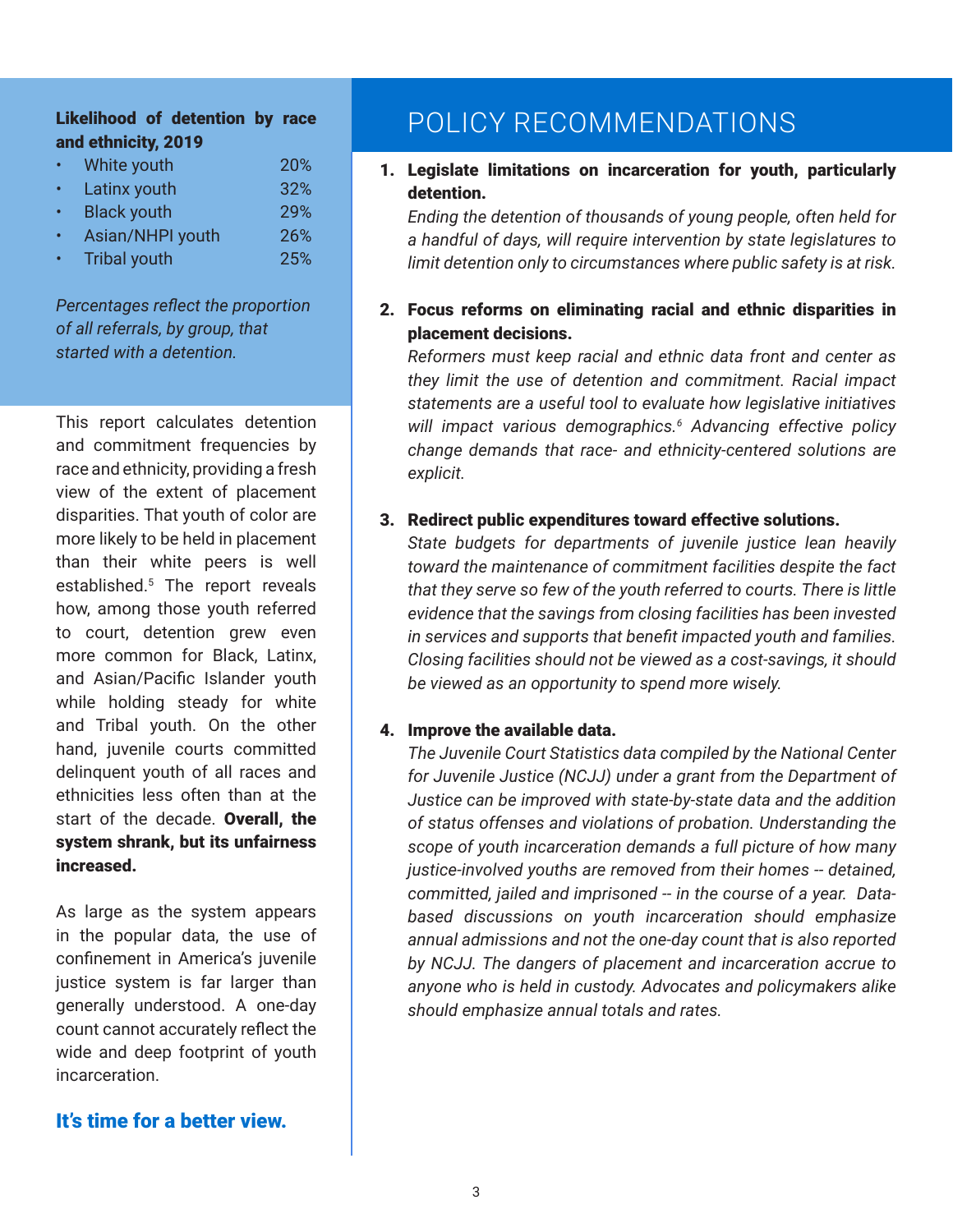## <span id="page-5-0"></span>INTRODUCTION: A YOUTH JUSTICE SYSTEM LARGER THAN IT APPEARS

*Two kindergarteners in Murfreesboro, Tennessee, tried their best to pick a fight, throwing feeble punches at an older and much larger boy who insulted one of their mothers. Police, having seen the fight online, were unable to determine which boys were part of these mundane events, but arrested 11 other kids—all of them Black and all of them in elementary school—who purportedly were there and watched the fight unfold.* 

*The children, some of them in handcuffs, were brought to the Rutherford County Juvenile Detention Center. They were run through an undefined "filter system" that determined some needed to be locked up. In Rutherford County, roughly half of the kids who are arrested are detained.* 

*According to Rutherford County Judge Donna Scott Davenport, who approved the detentions, "Being detained in our facility is not a picnic at all. It's not supposed to be. It's a consequence for an action." This alleged "action" by children—watching a fight and not breaking it up—is not even a crime in Tennessee.[7](#page-22-0)*

## GLOSSARY

- *• Detention refers to youth confined upon arrest and before their court disposition. Such youth are generally held in facilities called juvenile detention centers. Youth in detention are suspected of delinquent acts or status offenses (such as incorrigiblity, truancy or running away) or are awaiting the results of their court hearings.*
- *• Out-of-home commitment refers to youth confined in residential facilities after their adjudication, often with opaque names such as training schools, residential treatment centers, or academies. This is also called "placement," a confusing term because "placement" can also refer to all youth held in facilities, including detained youth. The largest of these commitment facilities, typically state-run, are occasionally (but not officially) called "youth prisons." Youth can also be committed to non-carceral facilities, such as group homes, boot camps, wilderness camps or treatment centers.*
- *• Referral to juvenile court is synonymous with arrest. Juvenile court cases begin with a referral. In some jurisdictions, youth are not "arrested," but the process is similar to an arrest.*

The United States incarcerates an alarming number of children and adolescents every year. Disproportionately, they are youth of color. Despite the well-known harms of detention, the likelihood that youth of color who are Black, Latinx, or Asian/Pacific Islander will be arrested and detained prior to their court date increased slightly over the last decade. Meanwhile, white and Tribal youths' likelihood of detention, which is also high, remains essentially unchanged.

Since peaking in the mid-1990s, youth arrests have dropped by 73%.[8](#page-22-0) Not surprisingly, juvenile court cases and placement—the latter are how the juvenile justice system's jargon describes most uses of juvenile incarceration—have fallen in the wake of this shift. These successes have allowed hundreds of youth facilities to close<sup>[9](#page-22-0)</sup> and thus provide an opportunity to reinvest public dollars away from harmful and expensive hardware secure youth facilities and toward community-based programs that meet children's and teenagers' needs outside of the confines of the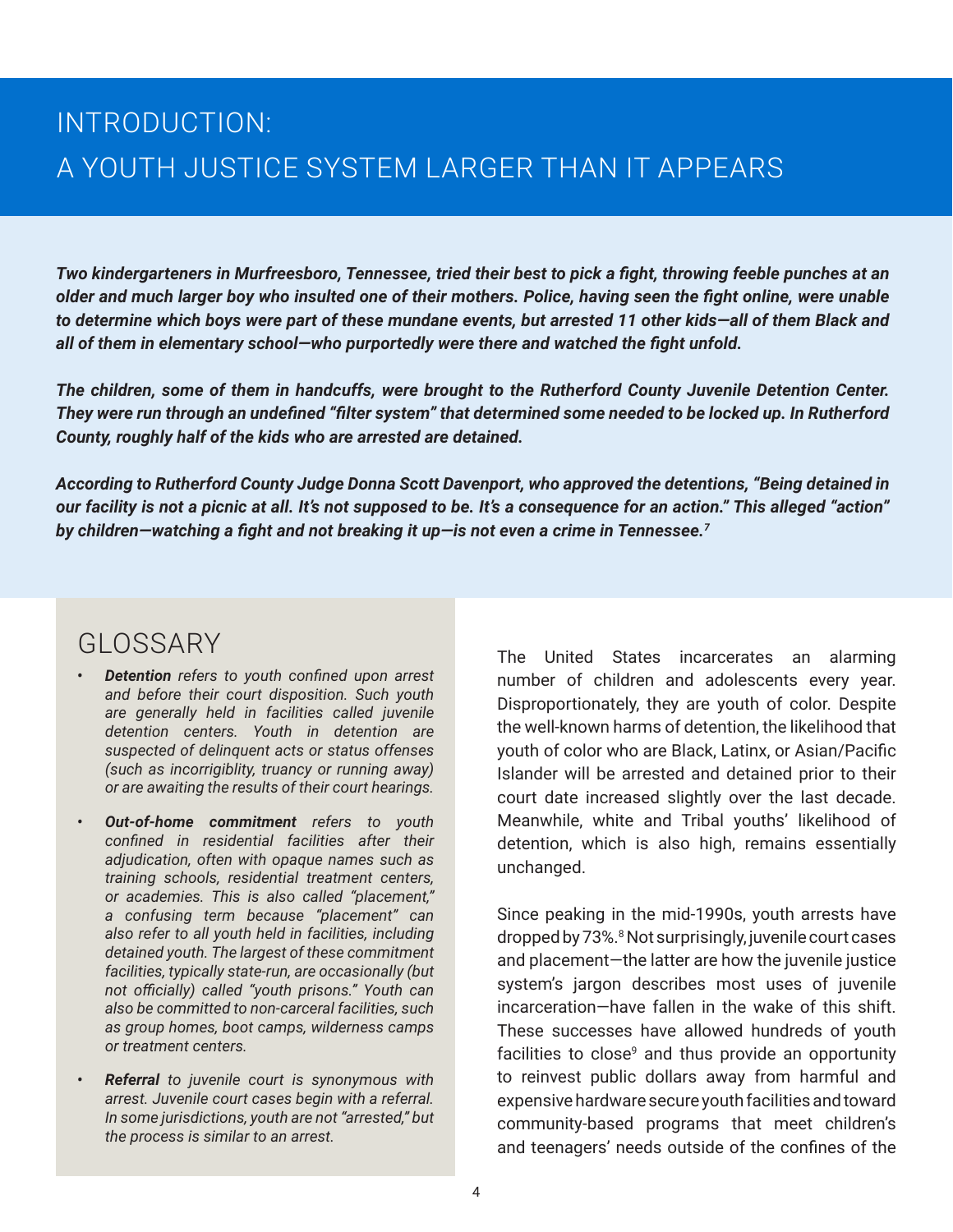justice system. Youth incarceration is proven to be a costly, ineffective, and harmful response to child and adolescent misbehavior, harming their development without public safety benefits.<sup>[10](#page-22-0)</sup> Research has shown how overuse of juvenile detention<sup>11</sup> and commitment<sup>12</sup> alike can increase crime.

National snapshots of the number of youth in placement—including those published by The Sentencing Project—generally rely on an annual one-day count of the population of children and adolescents held in juvenile facilities. The one-day count enumerates the number of youths held in custody on a single day in late October. It inherently understates the scope of incarceration in the juvenile system. For example, by design, youths detained in March do not appear in the one-day count unless they are still confined as of that late October day. This report reveals the extent of that undercount: at least 80 percent of youth placements are not included in it.

Despite its acknowledged built-in flaws, the oneday count still provides a meaningful view of who is detained or committed on a typical day by age, gender, race and ethnicity, and offense. The Census of Juveniles in Residential Placement (CJRP) also divides youth incarceration by state, allowing for meaningful comparisons across the country. The CJRP's most recent one-day count revealed 36,479 youth were held in juvenile facilities on October 23, 2019.[13](#page-22-0)

However, throughout 2019, youth were detained roughly 186,000 times in juvenile detention centers and committed roughly 55,100 times in secure outof-home commitments for delinquency offenses. In total, there were more than 240,000 instances of a young person detained, committed, or both (See Tables 1a and 1b).<sup>14</sup> A teenager who is referred to juvenile court, released, and referred again on a new charge would be counted twice. However, for most youths, their first referral to juvenile court will be their only referral—and not just for the single year that the juvenile courts data provide. Roughly 60% of youth referred to juvenile court, whether for a status offense or a delinquency offense, will never be referred again.<sup>15</sup>

Given the well-known harms of any incarceration for youth, it is vital to understand its true scope.

| $I \cap D = L \cup U$<br><b>How Often Detained Youth Were Committed (2019)</b> |  |  |  |  |
|--------------------------------------------------------------------------------|--|--|--|--|
|                                                                                |  |  |  |  |

|                 | <b>Total</b>                                 | <b>Committed</b><br>later | <b>Not committed</b><br>later |
|-----------------|----------------------------------------------|---------------------------|-------------------------------|
| <b>Detained</b> | 186,594                                      | 32,756                    | 153,838                       |
|                 | (Out of 722,625)<br>juvenile court<br>cases) |                           |                               |

#### TABLE 1(b)

TABLE  $1/s$ )

|  |  | How Often Committed Youth Were Detained (2019) |  |  |
|--|--|------------------------------------------------|--|--|
|--|--|------------------------------------------------|--|--|

|                  | <b>Total</b>                                          | <b>Initially</b><br>detained | <b>Not initially</b><br>detained |
|------------------|-------------------------------------------------------|------------------------------|----------------------------------|
| <b>Committed</b> | 55,092<br>(Out of 722,625<br>juvenile court<br>cases) | 32,756                       | 22,336                           |

The juvenile courts data shows hundreds of thousands of uses of detentions and commitment, yet these placements are still undercounted. These data exclude (1) youth charged with status offenses, such as truancy, running away, or incorrigibility; (2) youth detained or committed for violating the terms of their probation; and (3) youth charged as if they were adults. These data reflect only new delinquency cases in the marked calendar year, stemming from a new arrest.

As it always does, the most recent one-day count excluded the vast majority of youth incarcerated over the past year. The 2019 CJRP included only 36,479 youth, even though 208,930 detained or committed youth are counted in the juvenile courts data. (See Figure 1.) As such, the one-day count excludes more than 80% of the instances of youth incarceration.

As discussed below, the one-day count understates youth incarceration across the range of offenses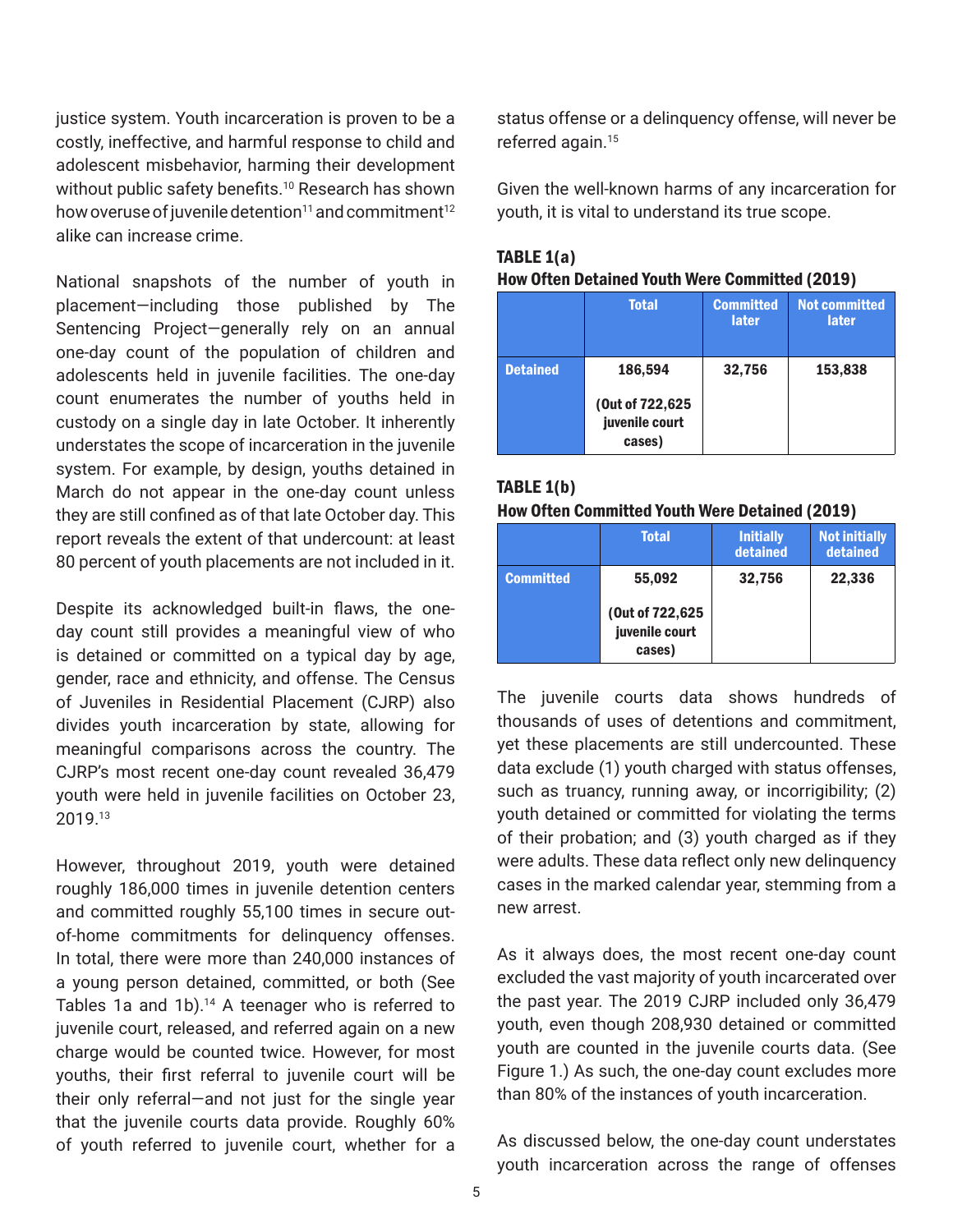

and placement statuses. This undercount is most prevalent for detained youth, all of whom have been arrested but not yet found guilty or innocent of any behavior. The following are examples of the systemic underrepresentation of detained youth in the one-day count:

- Thirty-one youths charged with drug offenses are detained for each one revealed in the oneday count.
- Twenty-five youths charged with public order offenses are detained for each one revealed in the one-day count.
- Seventeen youths charged with property offenses are detained for each one revealed in the one-day count.
- Eleven youths charged with person offenses are detained for each one revealed in the oneday count.

The variances in commitment are smaller but still noteworthy: more than three youth are committed each calendar year for each youth appearing in the one-day count.

This report calculates detention and commitment frequencies by race and ethnicity, providing a fresh view of the extent of placement disparities. That youth of color are more likely to be held in placement than their white peers is well established.[16](#page-23-0) The following analysis reveals how, among those youth referred to court, detention grew even more common for Black, Latinx, and Asian/Pacific Islander youth while holding steady for white and Tribal youth. On the other hand, juvenile courts committed delinquent youth of all races and ethnicities less often than at the start of the decade. Overall, the system shrank, but its unfairness increased.

In short, as large as the system appears in the popular data, the use of confinement in America's juvenile justice system is far larger than generally understood. A one-day count cannot accurately reflect the wide and deep footprint of youth incarceration.

#### It's time for a better view.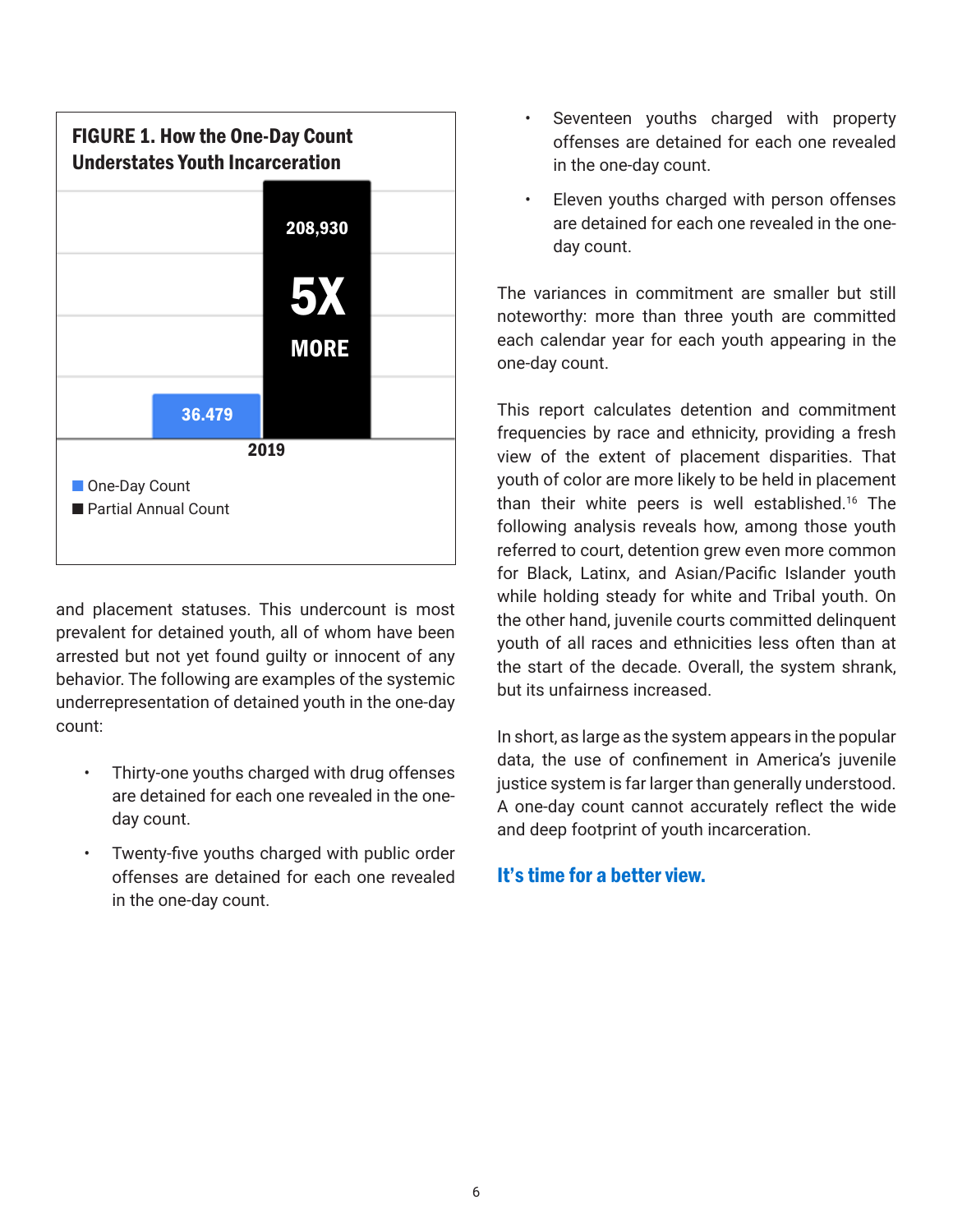## <span id="page-8-0"></span>ONE-QUARTER OF REFERRED YOUTH ARE DETAINED

Between 2010 and 2019, the number of youth arrests decreased by almost 60%.[17](#page-23-0) As such, it is not surprising that the number of youth detained following their arrests or other encounters with law enforcement decreased as well. During these years, detentions for delinquency offenses fell by 40%.

This decade-long drop in detention masks how common detention is for youth in conflict with the law. Hundreds of thousands of youth are referred to juvenile courts annually; roughly one-quarter of the time, they are detained. That proportion has crept upward over a decade in which arrests have declined.

Data on youth detentions reveal sharp racial and ethnic disparities. Youth of color encounter police more often than their white peers and are disproportionately arrested<sup>18</sup> despite modest differences in behavior that cannot explain the extent of arrest disparities.<sup>19</sup> Disparities in incarceration start with arrests but grow with each point of contact with the justice system. In roughly one-quarter of delinquency cases throughout the decade, a youth was detained pre-adjudication. As shown in Table 2 (which is limited to 2019), when youth of color are arrested, they are more likely to be detained than their white peers.

#### TABLE 2

#### Likelihood of detention by race and ethnicity, 2019

| <b>All youth</b>    | <b>26%</b> |
|---------------------|------------|
| White youth         | <b>20%</b> |
| Latinx youth        | 32%        |
| <b>Black youth</b>  | 29%        |
| Asian/NHHPI youth   | 26%        |
| <b>Tribal youth</b> | 25%        |

*Percentages reflect the proportion of all referrals, by group, that started with a detention.* 

As discussed below, the shifts are not connected to any changes in youth arrests. For example, if youth

were charged with more serious offenses, one might expect to see a higher prevalence of detention. Instead, the likelihood of detention generally increased across charges.

The proportion of cases that begin with detention crept upward through the decade from 24% to 26% of all cases, a 9% increase (See Text Box, "Calculating changes").

## CALCULATING CHANGES

*Percentage increases, such as the 9% increase in the likelihood of detention, can be confusing.* 

*Picture a 25-student classroom. On Monday, five students (20% of them) wore a blue shirt. On Tuesday, six students (32%) wore a blue shirt. The proportion of students wearing a blue shirt increased from 20% to 32%. This is a 60% increase in the proportion of students wearing a blue shirt.* 

*Similarly, in 2010, 23.7% of referred youth were detained. In 2019, 25.8% were detained. This is a 9% increase in the proportion of referred youth who were detained.*

Though the likelihood of detention for white youth and for Tribal youth was essentially unchanged over ten years, Latinx youth's likelihood increased from 28% to 32%; Black youth's likelihood increased from 26% to 29%; and Asian/Native Hawaiian/Pacific Islander youth's likelihood increased from 21% to 26%. As a result, the disproportionate likelihood of detention for youth of color increased over the decade.

#### The system shrank, but its unfairness grew.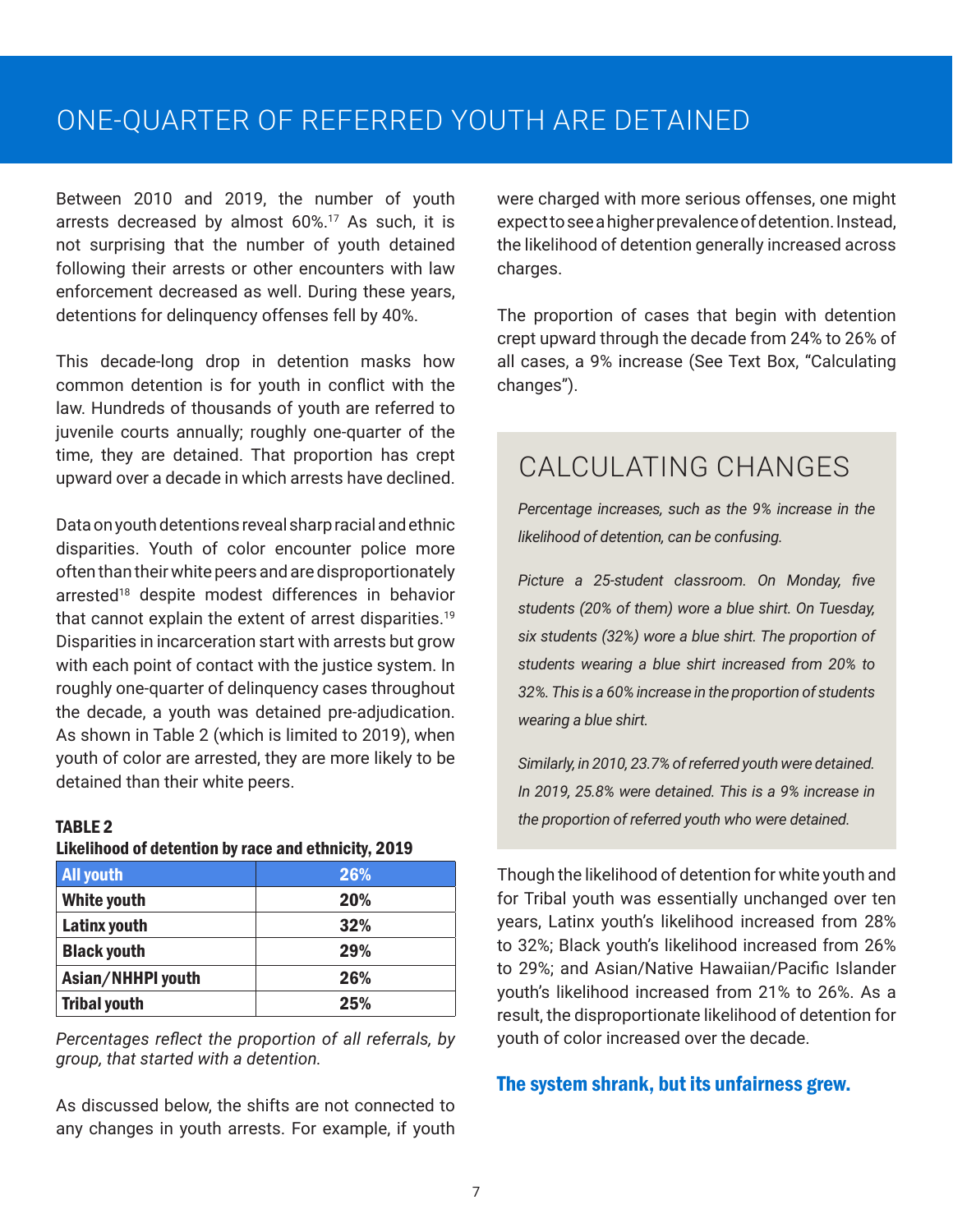#### Detention harms children and communities

Youth held in detention often evince worse outcomes than youth who are not. One study found youth detained for felonies were 33% more likely to recidivate than those who were not detained, and those detained for misdemeanors were 11% more likely to recidivate than those who were not. In fact, lengthier stays in detention increased the likelihood of recidivism by 1% for each day held. From a public safety perspective, juvenile detention increases crime.[20](#page-23-0)

Detention—a decision made prior to determinations of guilt or innocence—is correlated with harsher court outcomes later in the process, including lower likelihoods of dismissal and informal processing.<sup>21</sup> Barry Holman and Jason Ziedenberg's "Dangers of Detention" summarized the research demonstrating how detention is likely to increase recidivism and harm teenagers' outcomes in multiple ways, including their educational achievement and mental health[.22](#page-23-0) The myriad ways that detention is harmful are beyond the scope of this paper, but they are not seriously disputed.

#### Public Order Offenses

Public order offenses include obstruction of justice, disorderly conduct, weapons offenses, and other offenses including liquor law violations and nonviolent sex offenses (such as indecent exposure). Obstruction of justice comprises about half of these cases, disorderly conduct comprises about one-quarter, and weapons offenses (generally possession) comprise about one-tenth.<sup>23</sup> These are considered some of the least serious offenses, and yet the likelihood of detention is roughly equivalent for public order offenses as all others.

Youth referred for public order charges were detained 27% of the time, an increase from 2010. Because public order offenses vary in their seriousness, it is worth examining the likelihood of detention for the three most common charges: obstruction of justice,<sup>24</sup> disorderly conduct,<sup>25</sup> and weapons offenses<sup>26</sup> (Table 3).

#### TABLE 3

|                 | Likelihood of detention, most common public order |  |  |
|-----------------|---------------------------------------------------|--|--|
| offenses (2019) |                                                   |  |  |

| <b>All public order</b>       | 27% (9% increase vs. 2010)  |  |
|-------------------------------|-----------------------------|--|
| <b>Obstruction of justice</b> | 39% (6% increase vs. 2010)  |  |
| <b>Disorderly conduct</b>     | 13% (24% increase vs. 2010) |  |
| <b>Weapons</b>                | 33% (16% increase vs. 2010) |  |

As shown above, youth charged with public order offenses are detained regularly. Youth referred for obstruction of justice and weapons offenses are detained more than one-third of the time. The likelihood of detention for all three of the most common public order offenses has increased, with disorderly conduct charges witnessing the largest increase among these offenses. In 2010, 10% of youth charged with disorderly conduct were detained; that proportion increased to 13% in 2019.

As with other offenses, the one-day count understates the scope of detentions for public order offenses (Figure 2). For each of the 1,935 youth detained on property offenses on 2019's one-day count, almost 25 were detained over the course of the year. Comparing the annual total of detained youth to the number detained on a typical day suggests the median time in detention for public order offenses is about two weeks (14.8 days).<sup>27</sup>

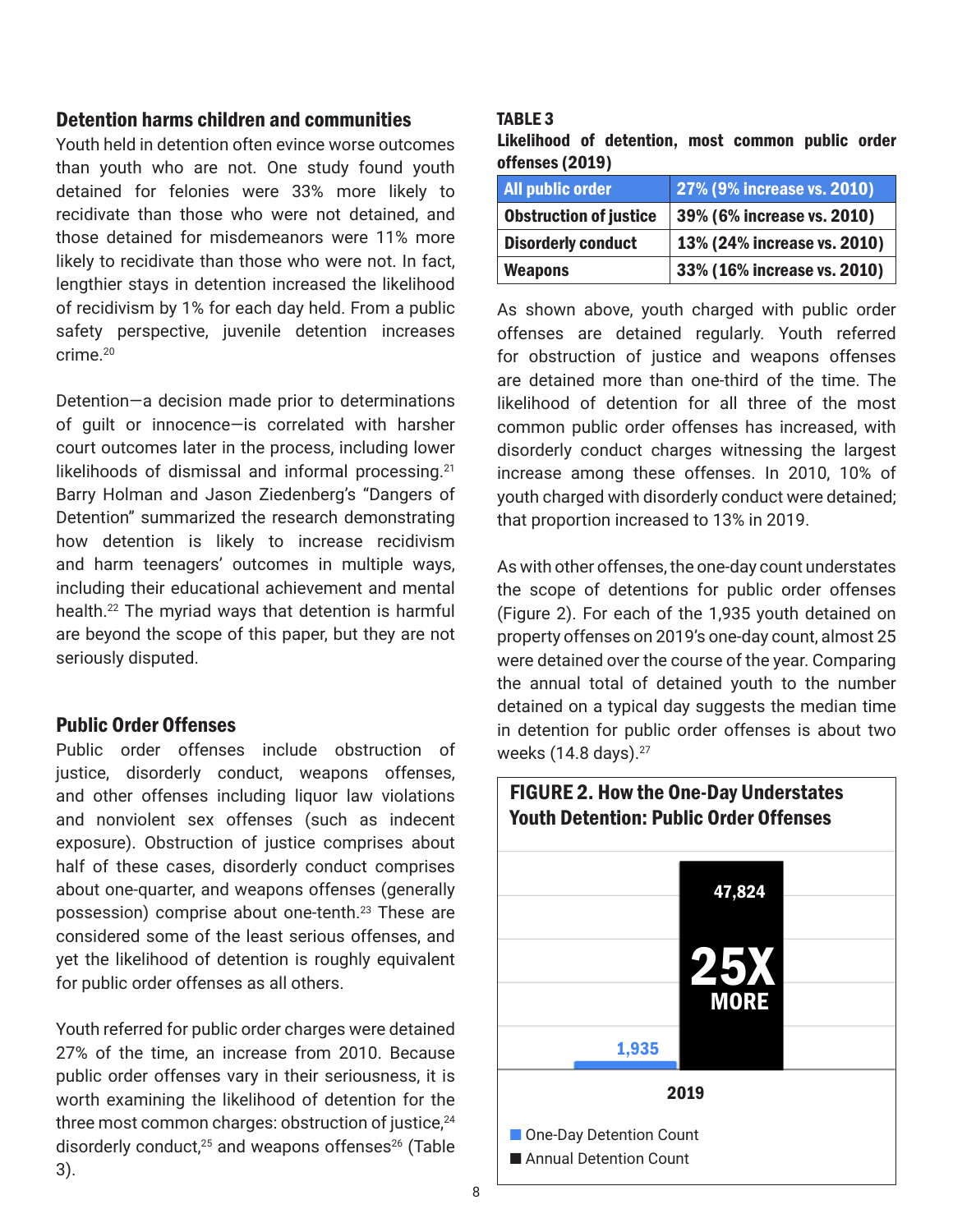#### Drug Offenses

The category of drug offenses in the juvenile courts data combines assorted possession, manufacturing, and distribution charges. Together, these charges are the second-most common reason that youth are referred to juvenile courts, with only simple assault as a more common referral offense. Drug charges comprise 13% of cases in juvenile courts—a consistent proportion over the course of the century. Importantly, youth reported declines in their uses of serious drugs during the same time period.<sup>28</sup>

Youth referred for drug charges were detained 16% of the time, a slight decrease from 2010, when they were detained 18% of the time.

As with other offenses, the one-day count understates the scope of detentions for drug offenses (Figure 3). For each of the 492 youth detained on drug offenses in 2019's one-day count, more than 31 were detained over the course of the year. Comparing the annual total of detained youth to the number detained on a typical day suggests the median time in detention for drug offenses is less than two weeks (11.6 days). In short, thousands of youth each year are sent to juvenile detention for drug offenses only to be released in a week or two.



#### Property Offenses

Property offenses include burglary, larceny-theft, motor vehicle theft, arson, vandalism, stolen property offenses, trespassing, and various other property offenses. Larceny-theft cases account for about 40% of property offense referrals; burglary and vandalism each account for a little less than 10% of property offense referrals. Motor vehicle thefts are 7% of all property offense referrals.[29](#page-23-0) While property offenses were once the bulk of delinquency cases in juvenile court, they now comprise 30% of the total, down from 37% of all cases in 2010, 42% of all cases in 2000, and 59% of all cases in 1990.

In 2019, 23% of youth charged with property offenses were detained, an increase since 2010, when 19% of youth charged with property offenses were detained. This is a noteworthy increase, particularly since research and reform efforts have emphasized the importance of removing more youth from detention.<sup>[30](#page-23-0)</sup>

As shown in Table 4, in absolute numbers, there has been significant progress: there were far fewer youth detained for property offenses in 2019 than in 2010. But that may be the residue of declines in propertyrelated arrests.[31](#page-24-0) (Under these calculations, a single teenager can be counted more than once if they were arrested multiple times for property offenses in the same year.)

#### TABLE 4 Changes in likelihood of detention: property offenses

|               | <b>Cases</b> | <b>Detained</b>                 |
|---------------|--------------|---------------------------------|
| 2010          | 488.526      | 91,769 (19% of all prop. cases) |
| 2019          | 214,486      | 50,026 (23% of all prop. cases) |
| <b>Change</b> | 56% decline  | 45% decline                     |

During these years, there was a considerable drop (63%) in referrals for larceny-theft, the most common property offense. Meanwhile, detention for such referrals became more common. In 2010, 11% of youth referred for larceny-theft were detained; in 2019, 17% of youth referred for larceny-theft were detained, a 51% increase.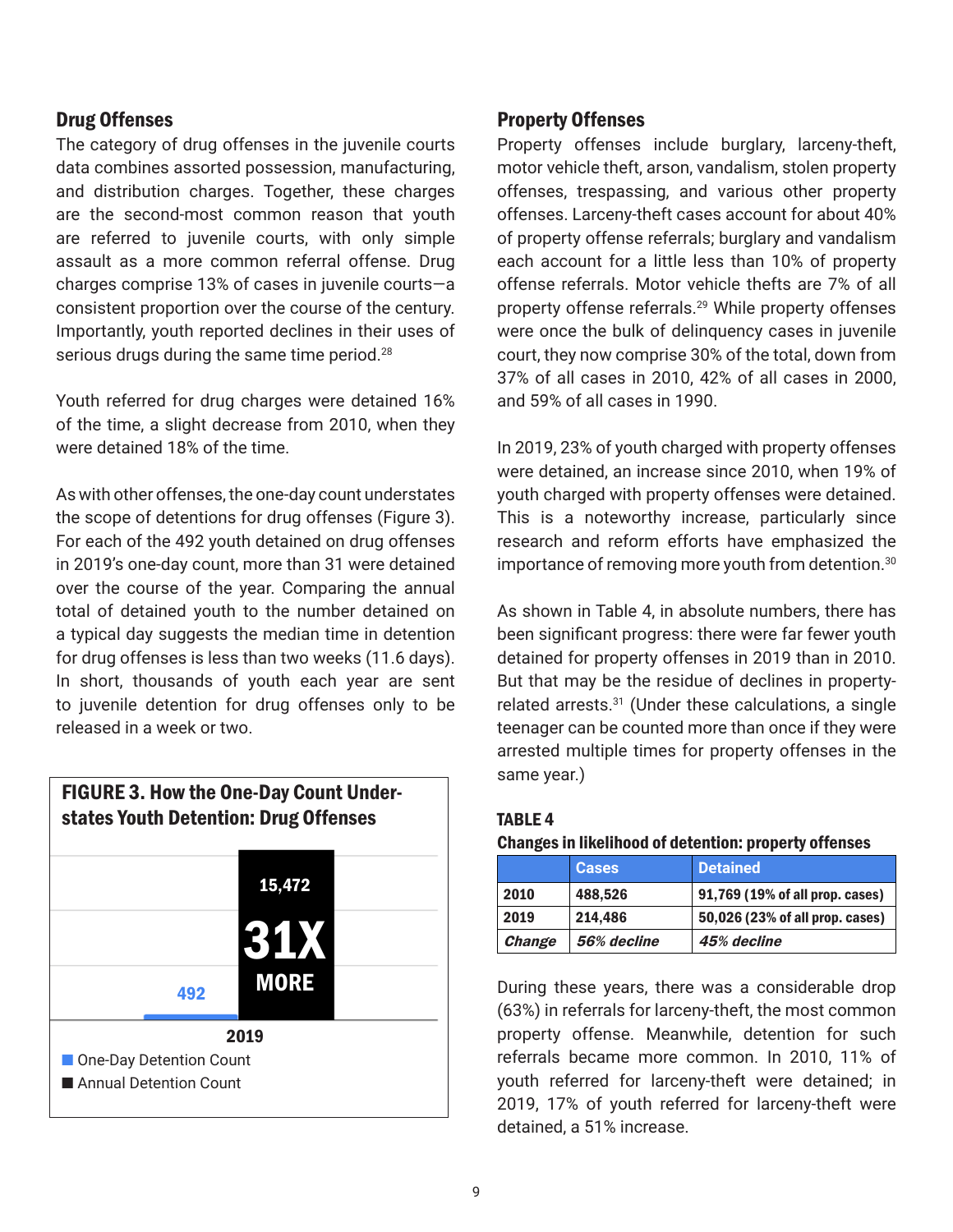Racial disparities are particularly stark and growing in the category of property offenses. In 2019, white youth referred on larceny charges were detained 13% of the time, a 30% increase from 2010. That same year, youth of color referred on larceny charges were detained 20% of the time, a 60% increase from 2010.

As with other offenses, the one-day count understates the scope of detentions for property offenses. (Figure 4.) For each of the 2,827 youth detained on property offenses on 2019's one-day count, more than 17 were detained over the course of the year. Comparing the annual total of detained youth to the number detained on a typical day suggests the median time in detention for property offenses is about three weeks (20.6 days).



#### Person Offenses

Offenses against another person include the four offenses categorized by the FBI under the Violent Crime Index  $(VCl)^{32}$  and other offenses where a person is physically injured. Simple assault (e.g., a schoolyard fight), which is not part of the VCI, is the charge in two-thirds of person offense cases and the most common charge for which youth are arrested.<sup>33</sup> Person offenses, often considered more serious behavior, comprise one-third of all juvenile referrals, an increase from the start of the decade.

Violent arrests for youth are uncommon: people aged 10 to 17 comprised less than one-tenth of all arrests for violent offenses in 2019. For youth and adults alike, such arrests peaked in the mid-1990s. Youth arrests for violent offenses have fallen by more than two-thirds since.<sup>34</sup>

Youth charged with person offenses are more likely to be detained than those facing other categories of charges. Separating out the VCI offenses from the non-VCI person offenses reveals that more than half of youth (54%) charged with VCI offenses are detained, compared with one-quarter (24%) of non-VCI person offenses (mostly simple assault).

Reviewing some of the data raises questions about context and accuracy. For example, juvenile detention rates for VCI offenses - murder, rape, robbery, and aggravated assault—are notably and perhaps inexplicably low. Teenagers plausibly arrested for such serious offenses—with police having probable cause to arrest them—would generally be detained much like their adult counterparts. And many of the youth arrested on VCI offenses are initially charged in criminal courts as if they were adults, and thus do not even appear in the juvenile courts data.<sup>[35](#page-24-0)</sup> This begs the question of whether the youths charged with VCI offenses in juvenile courts were not detained because they were actually overcharged? The data are silent, but the decision to detain (a decision typically made by a judge, not the arresting officer) suggests that the initial serious charges may have been in error for a significant number of cases.

Overall, 31% of youth facing person charges are detained, a higher percentage than the 26% average of all youth in juvenile courts. The likelihood of detention for youth charged with person offenses fell slightly over the decade (a 3% decline), but the decline was entirely among white youth. As of 2019, white youth referred on person charges were detained 26%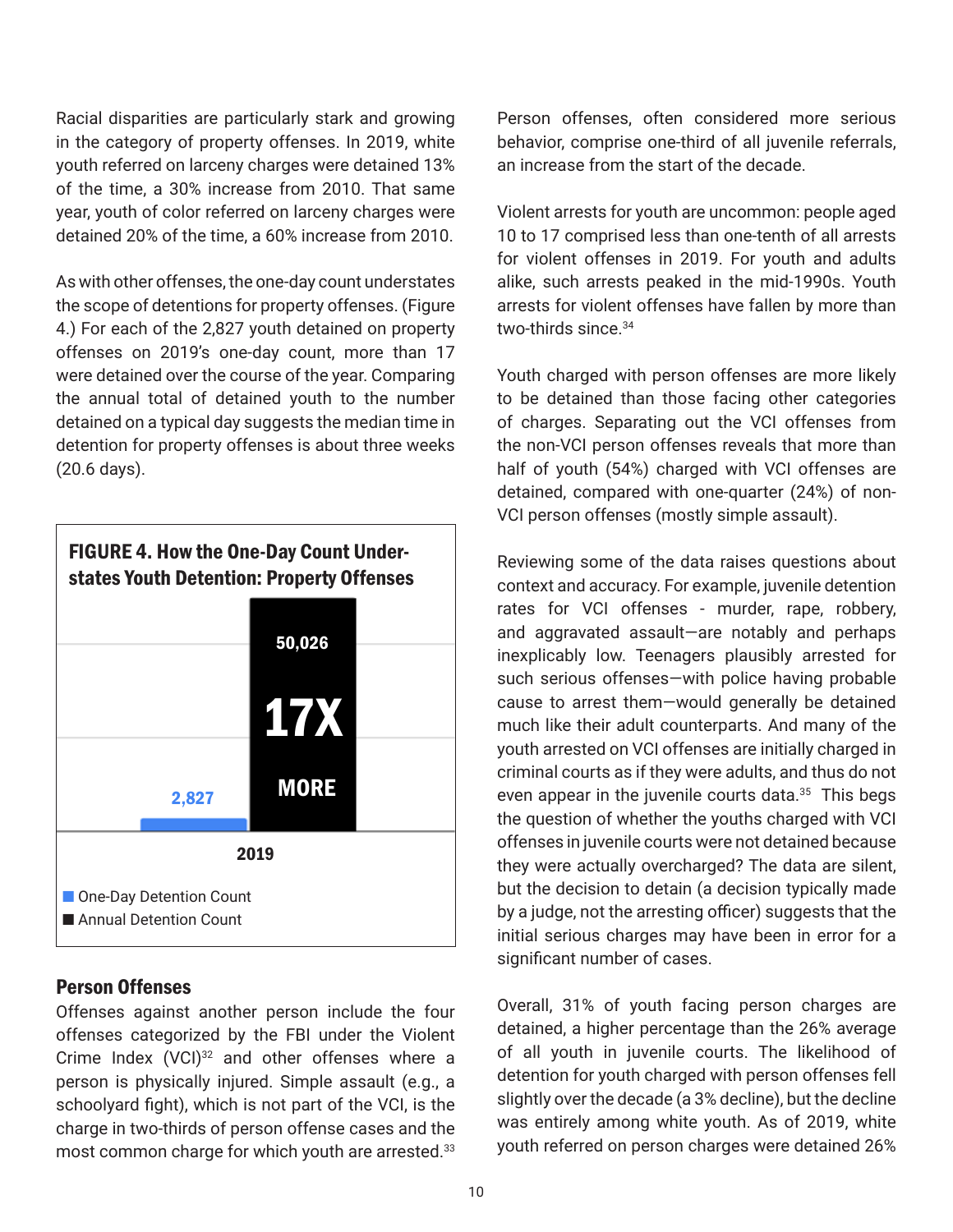of the time. That same year, youth of color referred on person charges were detained 34% of the time.

The one-day count understates the scope of detentions for person offenses by a remarkable degree (Figure 5). For each of the 6,475 youth detained for person offenses on 2019's one-day count, more than 11 were detained over the course of the year. Comparing the annual total of detained youth to the number detained on a typical day suggests the median time in pre-adjudication detention for person offenses is about one month (32.7 days).

## FIGURE 5. How the One-Day Count Understates Youth Detention: Person Offenses 11X 73,273 6,475 2019 ■ One-Day Detention Count Annual Detention Count

#### Detention is far too frequent, especially for children of color

The modest growth in the use of detention is disturbing in light of its well-known dangers. Ever since Barry Holman and Jason Ziedenberg's groundbreaking "Dangers of Detention" was published by the Justice Policy Institute in 2006,<sup>[36](#page-24-0)</sup> subsequent research has confirmed its conclusions. Detention is likely to increase recidivism and harm teenagers' outcomes in multiple ways, including their educational achievement<sup>[37](#page-24-0)</sup> and mental health.<sup>[38](#page-24-0)</sup> After 15 years, practitioners should be well acquainted with its conclusions.

This paper does not argue that the nine percent increase in the likelihood that referred youth are detained is a particularly large shift. Indeed, we have witnessed dramatic changes elsewhere in youth justice: arrests are down by more than two-thirds and thousands of facilities (especially the largest ones) have closed. Yet in an era marked by the changes that can occur alongside declining crime rates, detention's prevalence should have fallen, too. Instead, it increased.

The data show that youth often cycle through detention centers in a matter of weeks, a time frame long enough to interrupt pro-social interactions in the community, such as attending school, athletic events, work and caring for family members, but too brief a window in which to provide positive programming. This timing reflects the fact that detention is used to perform court assessments and screening with little rehabilitative programming. Detention is often about administrative convenience rather than the best interests of the child or the community. Brief stays in detention should be met with deep skepticism.

From 1985 to 2008, juvenile detention was much less frequent than today. The National Research Council found that between 1985 and 2008, detention likelihood (now 26%) fluctuated between 18 and 22%.<sup>[39](#page-24-0)</sup> In a system wherein 18% of referred youth were detained instead of 26%, there would have been 56,000 fewer instances of detention in 2019.

It is especially troubling that the increases in detention did not occur because the referred youth faced more serious charges. As explained above, the largest increases were for property and public order offenses, not for those offenses typically categorized as violent. Even worse, the increases were entirely at the expense of youth of color. When referred to juvenile court, white youth are as likely to be detained as they were at the start of the decade; Latinx and Black youth are more likely to be detained.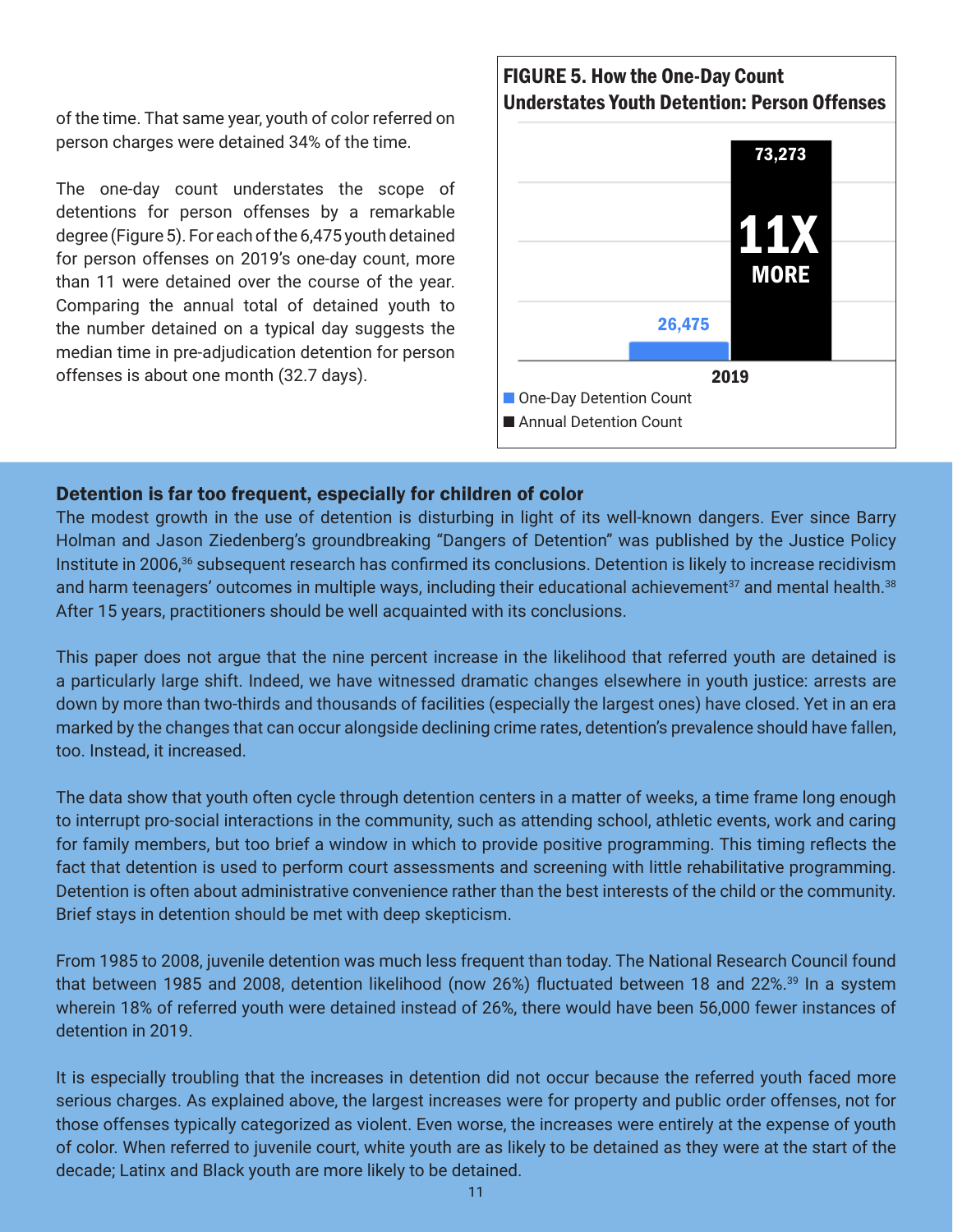This section focuses on commitments to out-ofhome placements, the most punitive and restrictive outcomes of juvenile court.

Youth who are adjudicated delinquent (i.e., convicted in juvenile court) can face a range of consequences. The most severe of these is out-of-home placement in a generally locked facility such as a youth prison or residential treatment center. Youth can also be committed to county-run detention centers, nonsecure group homes or wilderness camps. Most youth who are adjudicated delinquent do not face such severe consequences; probation is far more common.[40](#page-24-0)

The split between detention and commitment is remarkable. In 2019, 187,000 youths were detained pre-adjudication under the jurisdiction of juvenile courts, but 55,000 youths were committed postadjudication.[41](#page-24-0) Probation was a much more common outcome for these youths. Plainly, many of the detained youth were detained incorrectly, either due to their actual innocence or because a judge later found they were not a threat to public safety. Others were ultimately determined to be safe to return to the community. The purpose of their initial detention is questionable.

The Census of Juveniles in Residential Placement - the one-day count -- reveals the changing portrait of out-of-home placements. In 1997, 37% of committed youth were placed into unlocked facilities secured by staff presence; by 2019, that proportion dropped to just 9%.<sup>[42](#page-24-0)</sup>

The likelihood that a referred youth would be committed to an out-of-home facility has declined over the past decade. In 2019, 7.6% of all juvenile court cases resulted in commitment, a noteworthy 11% drop from 2010. This decrease in commitment likelihood contrasts with the 9% increase in detention likelihood discussed above (See Figure 6).

As with detention, data on youth commitments reveal sharp racial and ethnic disparities. In one out of every 13 juvenile court cases (7.6%), a youth was later committed (post-adjudication). However, as shown in Table 5, referred youth of color are more likely to be committed than their white peers.



#### TABLE 5

#### Likelihood of commitment by race and ethnicity, 2019

| <b>All youth</b>   | 7.6% |
|--------------------|------|
| White youth        | 5.6% |
| Latinx youth       | 9.3% |
| <b>Black youth</b> | 9.3% |
| Asian/NHPI youth   | 5.6% |
| Tribal youth       | 7.9% |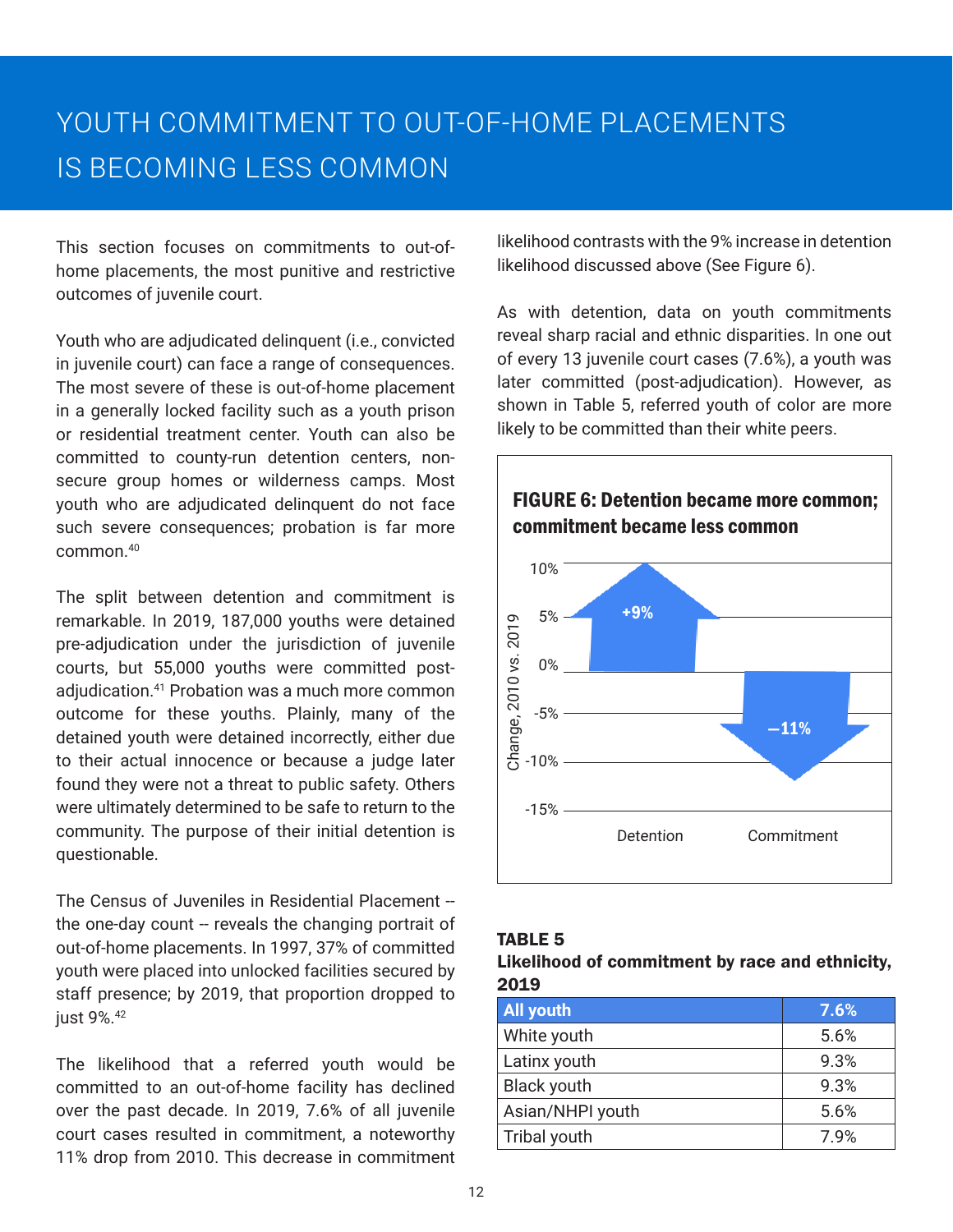These commitment disparities are even larger than the detention disparities shown in Table 2 (page 8, above). Moreover, the disparities grow with deeper system involvement.

- Referred Latinx youth are 55% more likely to be detained than their white peers and 68% more likely to be committed.
- Referred Black youth are 45% more likely to be detained than their white peers and 67% more likely to be committed.
- Referred Tribal youth are 24% more likely to be detained than their white peers and 41% more likely to be committed.
- On the other hand, referred Asian/NHPI youth are 26% more likely to be detained than their white peers and equally likely to be committed.

One explanation for these disparities is that there are more off-ramps for white youth -- more dismissals, more informal processing, more community service,



and more probation.<sup>[43](#page-24-0)</sup> Youth of color are more likely to be incarcerated.

As shown in Figure 7, the one-day count understates the scope of youth out-of-home commitments. The one-day count of youth in placement shows  $21,141$  committed youth, $44$  one-sixth of whom were committed for status offenses or violations of probation. Such youth are not counted in the juvenile courts data, which only counts those youth charged with a new delinquency offense.

In 2019, there were 55,100 youth committed for a delinquency offense, a number more than three times as large as that reflected in the one-day count's count of adjudicated youth committed for delinquency offenses. The one-day count sharply understates the footprint of juvenile commitments.

#### Out-of-home placements

Youth facilities' danger to the children in their care i[s w](#page-24-0)ell documented. The death of 17-year old Cedric Lofton<sup>45</sup> in a Kansas detention center at the hands of the staff is the most recent tragedy, though others were cataloged by Ann[ie](#page-24-0) E. Casey in a 2015 report, "Maltreatment in Juvenile Corrections."<sup>46</sup>

As with detention, juvenile placements have also bee[n](#page-24-0) shown to increase re-offending and decrease educational achievement, such as high school g[ra](#page-24-0)duation $47$  and contribute to multiple poor health outcomes, including a greater likelihood of premature death.<sup>48</sup> Many youth w[ho](#page-24-0) later committed the most serious crimes were denied the treatments purportedly available when they were held in juvenile facilities.<sup>49</sup>

The full damage caused by out-of-home placement is beyond the scope of this paper, but it is comprehensive. Decisions to remove a child from his or her home will have serious and long-lasting consequences.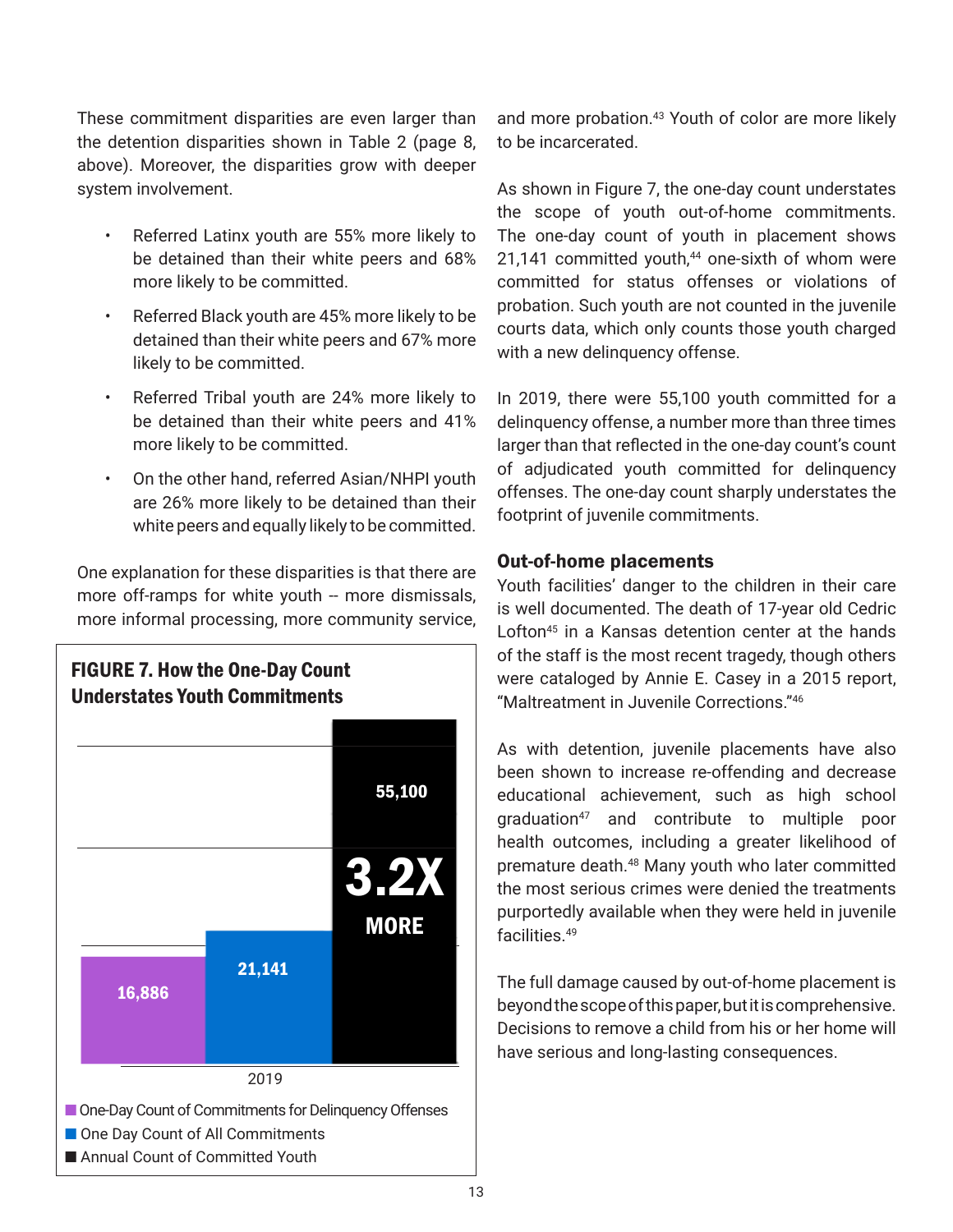#### Public Order Offenses

Youth in juvenile court for public order offenses are committed almost 10% of the time, much more often than for other delinquency offenses. Youth committed for public order offenses have always been more likely than others to be committed, but the gap has grown. That said, the likelihood of commitment for public order offenses decreased—a 13% drop—over the decade.

As shown in Figure 8, the one-day count understates the scope of commitment for public order offenses, but to a lesser degree than for detention. For each of the 2,957 youth committed for public order offenses according to 2019's one-day count (all but 69 adjudicated in juvenile courts), almost five-anda-half were committed over the course of the year. Comparing the annual total of committed youth to the number committed on a typical day suggests the median time in commitment for public order offenses is about 2 months (64 days).



#### Drug Offenses

The category of drug offenses in the juvenile courts data combines assorted possession, manufacturing, and distribution charges. Youth in juvenile court for drug offenses are committed 3% of the time, much less often than for other delinquency offenses. Youth committed for drug offenses have always been less likely than others to be committed, but the gap has grown. Moreover, the likelihood of commitment for drug offenses decreased substantially—a 40% drop -- over the decade. Perhaps this reflects an increased understanding of drug use as a public health issue or the increased availability of drug courts as an alternative for juvenile court petitions.

As shown in Figure 9, the one-day count understates the scope of commitment for drug offenses, but to a lesser degree than for detention. For each of the 1,061 youth committed for drug offenses according to 2019's one-day count (all but 12 adjudicated in juvenile courts), almost three were committed over

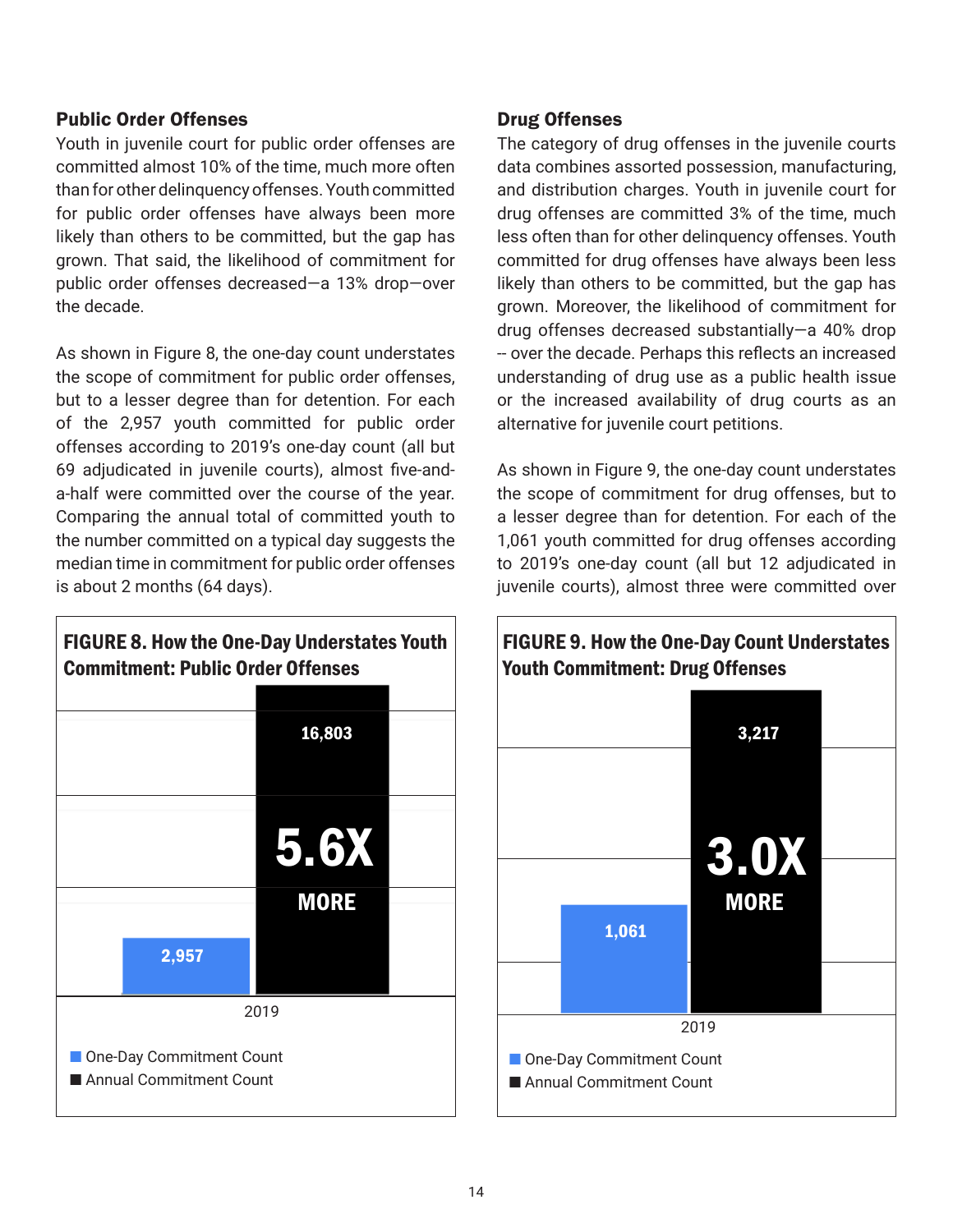the course of the year. Comparing the annual total of committed youth to the number committed on a typical day suggests the median time in commitment for drug offenses is about 4 months (120 days).

#### Property Offenses

Youth in juvenile court for property offenses are committed to out-of-home placement 8% of the time, roughly equivalent to the average across delinquency offenses. Separating out the larceny-theft (the most common) from other property offenses reveals 5% charged with larceny-theft are eventually placed, compared with 10% of other property offenses.

The likelihood of out-of-home commitment for property offenses increased slightly over the decade, unique among the four categories of offenses.

As shown in Figure 10, the one-day count understates the scope of commitment for property offenses,



but to a lesser degree than for detention. For each of the 4,504 youth committed for property offenses according to 2019's one-day count (4,378 adjudicated in juvenile courts), almost four were committed over the course of the year. Comparing the annual total of committed youth to the number committed on a typical day suggests the median time in commitment for property offenses is more than 3 months (96 days).

#### Person Offenses

Youth in juvenile court for person offenses are committed to out-of-home placement 8% of the time, roughly equal to the average across all delinquency offenses. Separating out the Violent Crime Index (VCI) offenses from the non-VCI person offenses reveals 16% charged in juvenile court with VCI offenses—mostly aggravated assault and robbery are eventually placed, compared with 5% of non-VCI person offenses (mostly simple assault). Avoiding

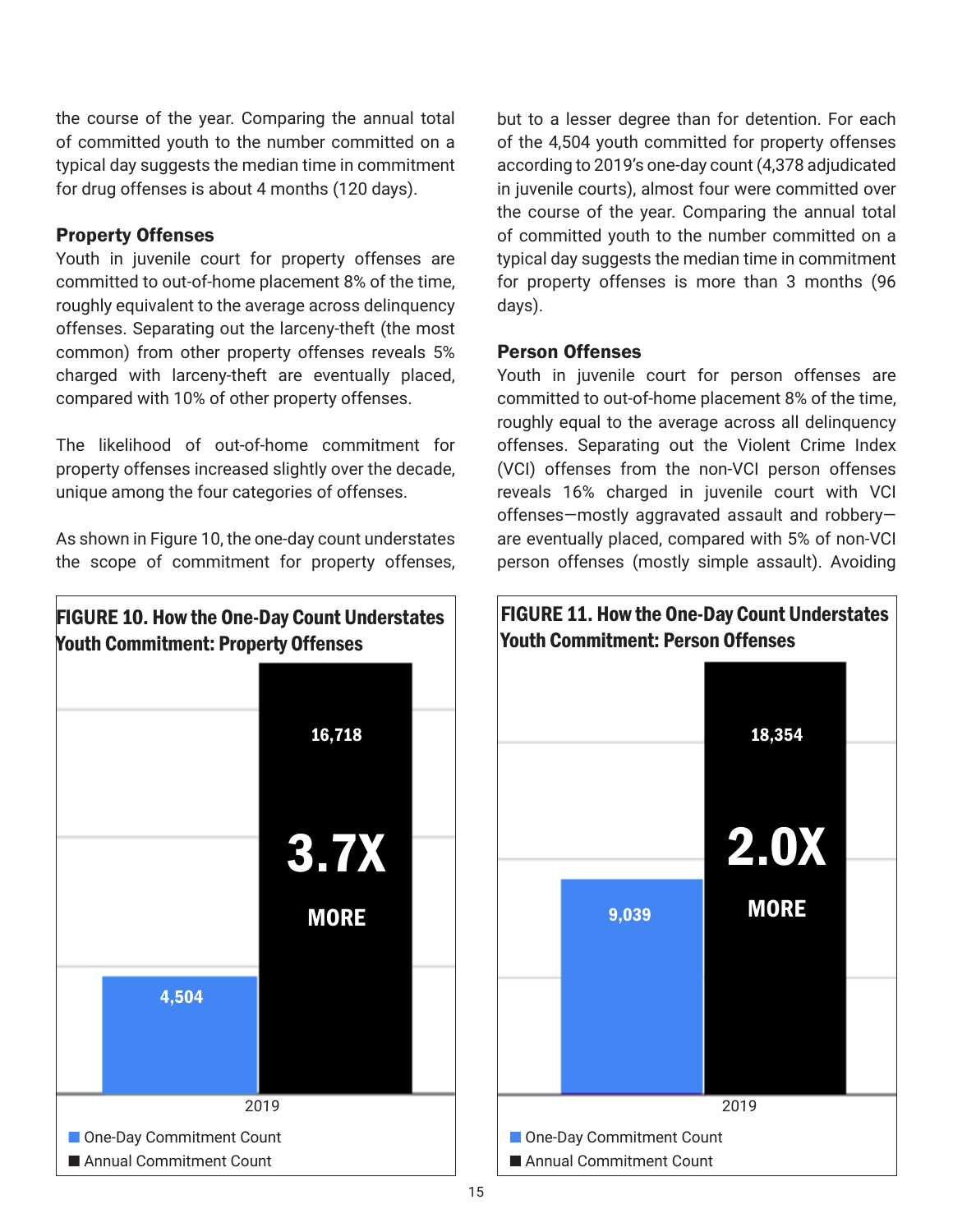out-of-home placement can happen in multiple ways: for example, actual innocence or sentences such as probation or community service would both mean that an arrested young person was not later committed to out-of-home placement.

The likelihood of commitment in a secure facility for youth adjudicated on person offenses fell over the decade from 9.3% of cases to 7.7%, a sign of progress toward ending the overincarceraton of youth.

As shown in Figure 11, the one-day count understates the scope of commitment for person offenses, but to a lesser degree than for detention. For each of the 9,039 youth committed for person offenses according to 2019's one-day count (8,571 adjudicated in juvenile courts), two were committed over the course of the year. Comparing the annual total of committed youth to the number committed on a typical day suggests the median time in commitment for person offenses is roughly 6 months (170 days).

#### Commitment data show both progress of reform and continued over-reliance on incarceration

Ending the over-incarceration of youth requires using alternatives to incarceration, and the data suggest this has taken place over the decade. Commitment's likelihood fell by roughly 10% and, moreover, fell for all racial and ethnic groups, not only for white youth. The largest declines were for Tribal youth, followed by white, Black, Latinx, and Asian. Declines also occurred for multiple categories of offenses: person, drug, and public order.

The data do not reveal sharp differences by age; commitment rates for 17-year olds fell at a slightly faster rate than average, a change that occurred even as states implemented laws that raised the age of juvenile court jurisdiction. Seventeen-year olds referred to juvenile courts were as likely to be committed as their 15-and 16-year-old peers.

Nevertheless, commitment likelihood increased for property offenses, a pattern also revealed for detention. A closer look at the property data reveals this increase is entirely about increased commitment for theft, where commitment became 25% more common between 2010 and 2019. For all other property offenses, commitment was 6% less common, roughly in line with the overall changes.

The declines that have occurred show that even more progress is possible. At the start of the decade, 5.6% of youth referred on drug charges ended up in commitment. That proportion fell to 3.3% by 2019. Had we seen similar drops across all offense categories, roughly 5% of referred youth would have been committed instead of 8%—18,000 fewer instances of a commitment.

Despite frequent use of probation (the most common outcome for delinquent youth<sup>50</sup>), state departments of juvenile justice are heavily invested in hardware secure youth prisons and residential facilities. Government budgets should reflect where youth are. Heavy spending on locked facilities means fewer youth are being supported in the community-even if we accept the dubious proposition that such facilities are designed to serve youth and not merely punish them. These dollars should be redirected toward effective community-based interventions that serve the most youth in need.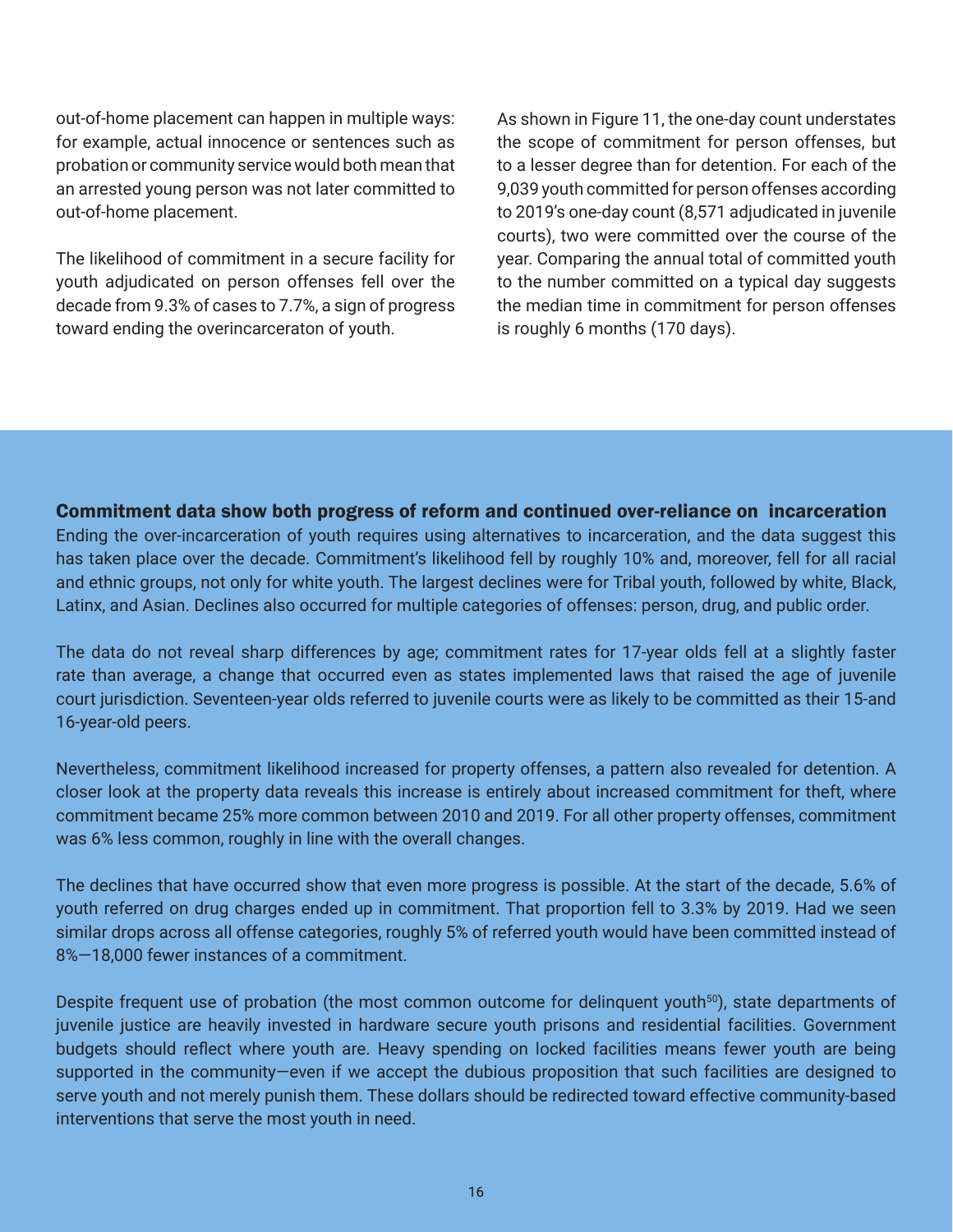## CONCLUSION: MILES TO GO

With each closure of a youth detention center or prison, progress in youth justice is visible. There are far fewer youth arrested each year than at the turn of the century, and with fewer youth entering the maze of juvenile justice systems, there are fewer youth trapped inside it. The drops in youth arrests and placements have occurred even as more 16 and 17-year olds have been added to juvenile court jurisdiction after the implementation of raise the age laws and other transfer reforms to remove youth from adult court.[51](#page-24-0)

#### Nevertheless, these reforms have had their limits.

Youth referred to juvenile courts are more likely than at the start of the decade to be locked in detention following their arrests. These increases took place across ages, races, ethnicities, and offense categories. Youth of color are detained even more often than their white peers. Most of these youth will not be held in long-term placement once their cases are adjudicated, an indication that detention is overused despite the harmful consequences involved for youth and public safety. A recent study from University of California-Irvine psychologist Elizabeth Cauffman and colleagues demonstrated informal processing has better outcomes for youth referred to juvenile courts for the first time on mid-level offenses, such as simple assault and theft, than formal processing that can lead to incarceration.<sup>[52](#page-25-0)</sup> More exits from court involvement are needed because deeper involvement rarely leads to better outcomes.

To their detriment, youth of color are treated differently by juvenile courts than their white peers. They are detained and committed more frequently across offense categories. Detentions are often brief and pointless, except to the extent that they are harmful. Even worse, detention disparities have grown. Decisions to commit to out-of-home placement, the most severe punishment the juvenile system has to offer, harm youth of color most often.

The drops in overall use of detention and commitment are mostly the results of drops in youth offending and arrests, not more cautious or better decision making. When referred to juvenile courts, white youth were just as likely to be detained at the end of the decade as at its start and youth of color were more likely to be detained—despite the overall drop in offending and arrest for all kids. Once detained, youth are usually held for just a few weeks, only to be sentenced to probation or have their cases dismissed. But even short stays in detention are known to be harmful to youth and to the communities in which they live. Detention should be avoided at all costs.

Despite the reams of data collected, we still lack an accurate picture of the full scope of youth incarceration. This paper aims to remedy part of that problem by looking at annual data instead of one-day counts. Even this is incomplete, lacking in youth detained on status offenses and violations of probation and youth held in adult facilities. Nevertheless, it is more complete than the one-day count.

Whether for one day, one week, one month, or longer, it is clear that the United States locks up too many of its youth. The drops in detention likelihood for youth referred on drug offenses point to the possibility of progress built on changed public attitudes toward drug crimes and other offenses. Many, if not most, programs provided behind locked doors can be provided in the community, giving youth in conflict with the law-and all youth  $-$  the opportunity to succeed with the support of their families.

If we expect them to thrive, we must detain and commit far fewer youth each year. The goal should be no kids in prison.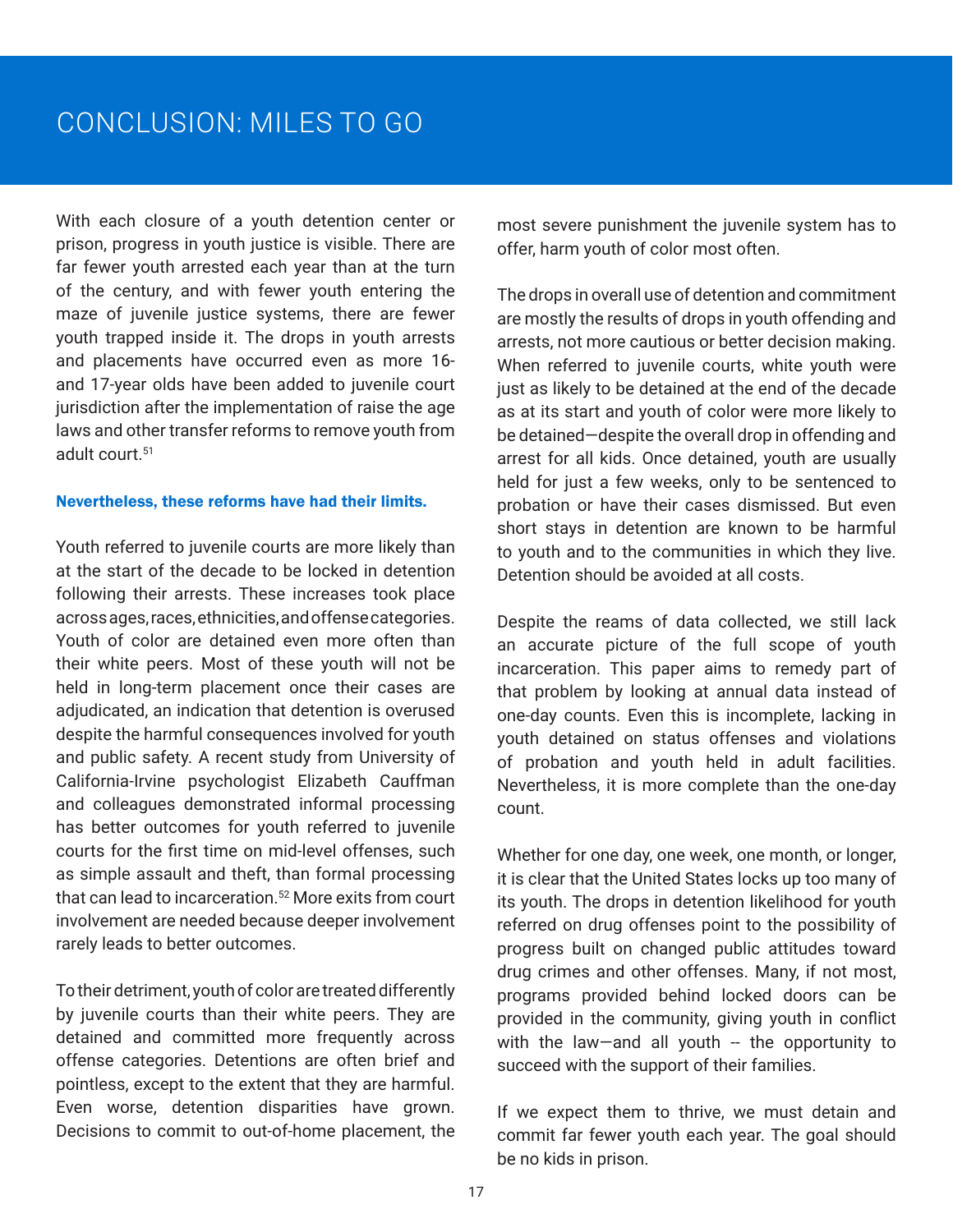## POLICY RECOMMENDATIONS

The problems revealed within the juvenile courts data require responses from policymakers and the public.

#### 1. Legislate limitations on incarceration, particularly detention.

Data reveal little change in the likelihood of detention (i.e., the proportion of cases that start with detention) —despite the well known harms of detention and commitment. Judges and sheriffs, abusing their discretion, are failing to protect kids. Ending the detention of thousands of young people, often held for a handful of days, will require intervention by state legislatures to limit detention only to circumstances where public safety is at risk. After decades of investments in detention alternatives from localities nationwide, these numbers continue to move in the wrong direction. The system will not right itself without legislative interventions.

Needed reforms include ending the detention and commitment of youth charged with status offenses, misdemeanors, and violations of probation and ending the detention and commitment of youth under the age of 14. Independent child advocates should review youth in placement to identify more opportunities for release.

#### 2. Focus reforms on eliminating racial and ethnic disparities

This paper reiterates the well-established racial and ethnic disparities in youth justice. As shown in minute detail below, these disparities do not reflect differences in arrests. Youth of color are treated more harshly than their white peers regardless of the category of offense.

Dr. Philip Atiba Goff, co-founder and CEO of the Center for Policing Equity and a Professor of African-

American Studies and Psychology at Yale University, and his colleagues found that police and civilians alike see Black youth as less innocent (indeed, viewing them as older than their age) and thus less deserving for compassionate and age-appropriate treatment by the legal system.<sup>[53](#page-25-0)</sup> Knowing this, reformers must keep racial and ethnic data front and center as they limit the use of detention and commitment. Racial impact statements are a useful tool to evaluate how legislative initiatives will impact various demographics[.54](#page-25-0) Advancing effective policy change demands that race- and ethnicity-centered solutions are explicit; the success or failure of reforms should be measured by the extent to which they benefit all youth.

#### 3. Redirect public expenditures toward effective solutions

The damage to child and adolescent lives from incarceration is made more troubling by the expense entailed in detention and commitment. State budgets for departments of juvenile justice lean heavily toward the maintenance of commitment facilities despite the fact that they serve so few of the youth referred to courts. Out of roughly 720,000 court referrals for delinquency offenses in 2019, one out of 13 youth— 55,000 youth— were committed. Yet half of the budgets from the department of juvenile justice sustain longterm commitment. The disproportion is clear. Despite the impressive movement in closing youth prisons, there is little evidence that the attendant savings has been invested in services and supports that benefit impacted youth and families. Closing facilities should not be viewed as a cost-savings, it should be viewed as an opportunity to spend more wisely, directing expenditures toward community-based programs in mental health counseling, violence prevention, and restorative justice. Furthermore, some jurisdictions are continuing to expand youth detention, despite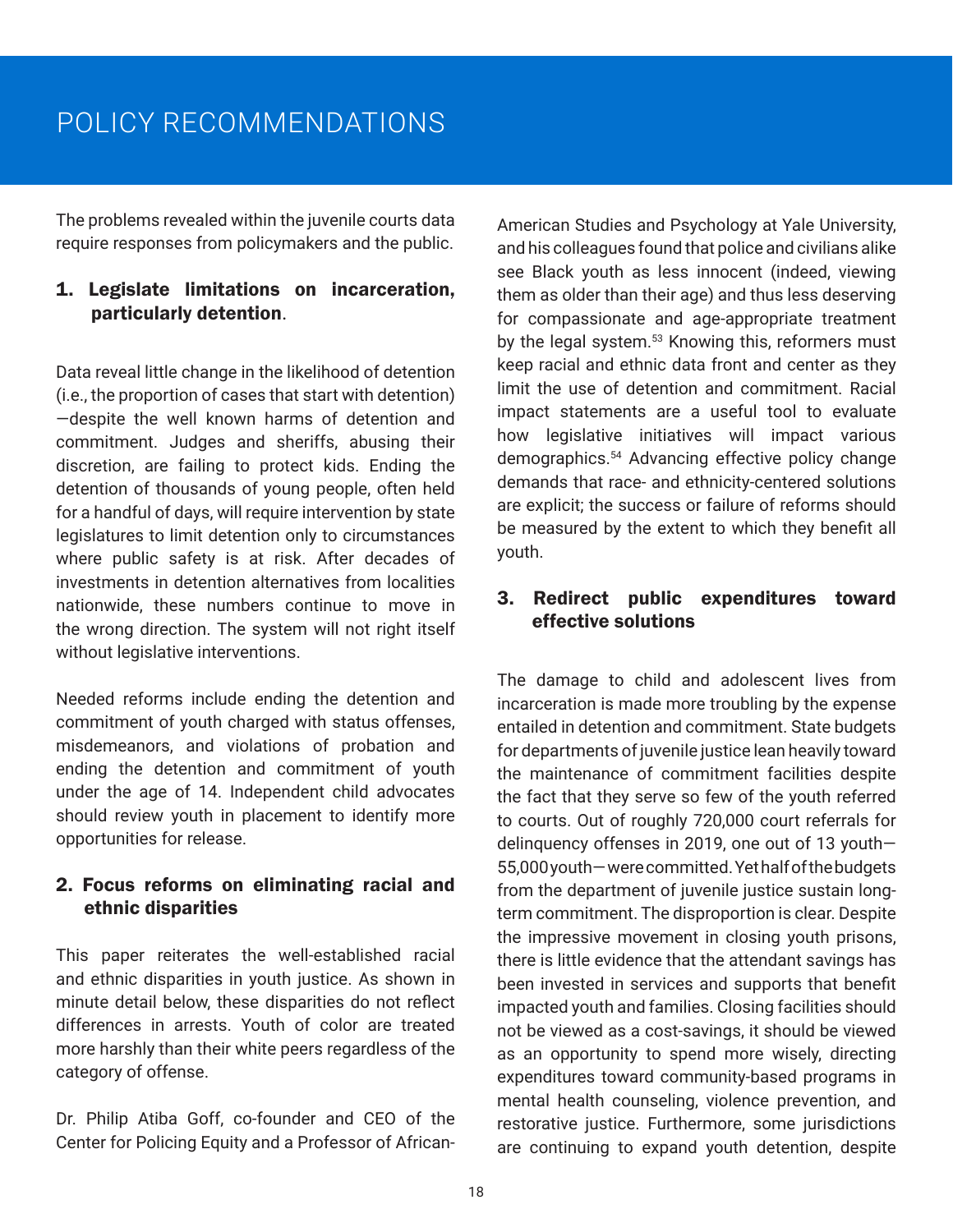extensive evidence that such expansion is costly, hurts kids, and does nothing to improve public safety. To reduce the harms of these institutions, officials must invest in youth and families and limit police contact with children.

#### 4. Improve the available data

This report relies heavily on "Easy Access to Juvenile Court Statistics: 1985-2019," nationwide data compiled by the National Center for Juvenile Justice (NCJJ) under a grant from the U.S. Department of Justice.[55](#page-25-0) It provides a national snapshot. Other datasets reveal state-by-state differences in youth arrests and incarceration; these juvenile court statistics would be more compelling if they could be divided by state and would be a welcome addition to the Juvenile Court Statistics website. The data could be further improved with case counts and outcomes for youth charged with status offenses and violations of probation.

Data-based discussions on youth incarceration should emphasize annual admissions and not the one-day count that is also reported by NCJJ. Understanding the scope of youth incarceration and the funding required to reform youth justice demands a full picture of how many justice-involved youths are removed from their homes—detained, committed, jailed and imprisoned—in the course of a year. The dangers of placement and incarceration accrue to anyone who is held in custody. Advocates and policymakers alike should emphasize annual totals and rates and push for their publication in states and localities.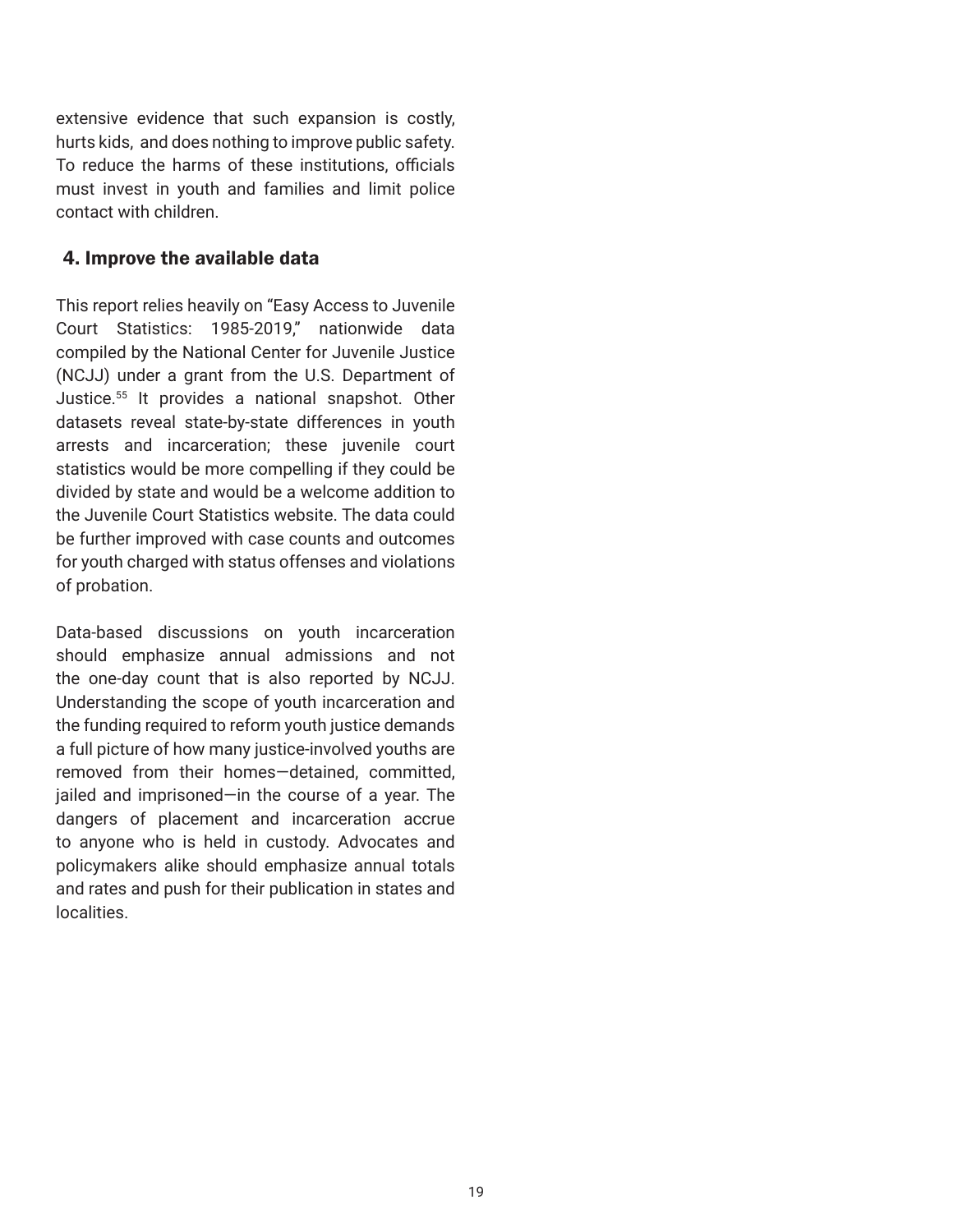## APPENDIX: ESTIMATING OF LENGTH OF STAY

#### *• Comparing the one-day count to annual counts reveals estimated lengths of stay*

Estimates of median time in detention were calculated by first dividing one-day totals of detained youth by annual totals of detained youth. This quotient reveals the proportion of detained youth accounted for in the oneday count. For person offenses, 73,273 were detained in juvenile court in the entirety of 2019, 6,475 of whom were included in the one-day count.

 $6,475 \div 72,273 = .0896$  (roughly one-eleventh).

This means that roughly one out of every 11 youth detained in 2019 were included in the one-day court, and 10 of 11 were not. As such, we can multiply this quotient by 365 days to estimate the churn of detained youth.

.0896 x 365 = 32.7 days in detention.

If lengths of stay were longer, a higher proportion of detained youth would be part of the one-day count. If lengths of stay were shorter, a small proportion of detained youth would be part of the one-day count. As shown in Table 6, the length of stay estimates allow for comparisons across offenses.

#### TARI F 6

#### Estimated median lengths of stay

|                              | <b>Detention</b> | <b>Out-of-home commitment</b> |
|------------------------------|------------------|-------------------------------|
| <b>Person offenses</b>       | <b>32.7 days</b> | 170 days                      |
| <b>Property offenses</b>     | <b>20.6 days</b> | 96 days                       |
| <b>Drug offenses</b>         | $11.6$ days      | $120$ days                    |
| <b>Public order offenses</b> | $14.8$ days      | 64 days                       |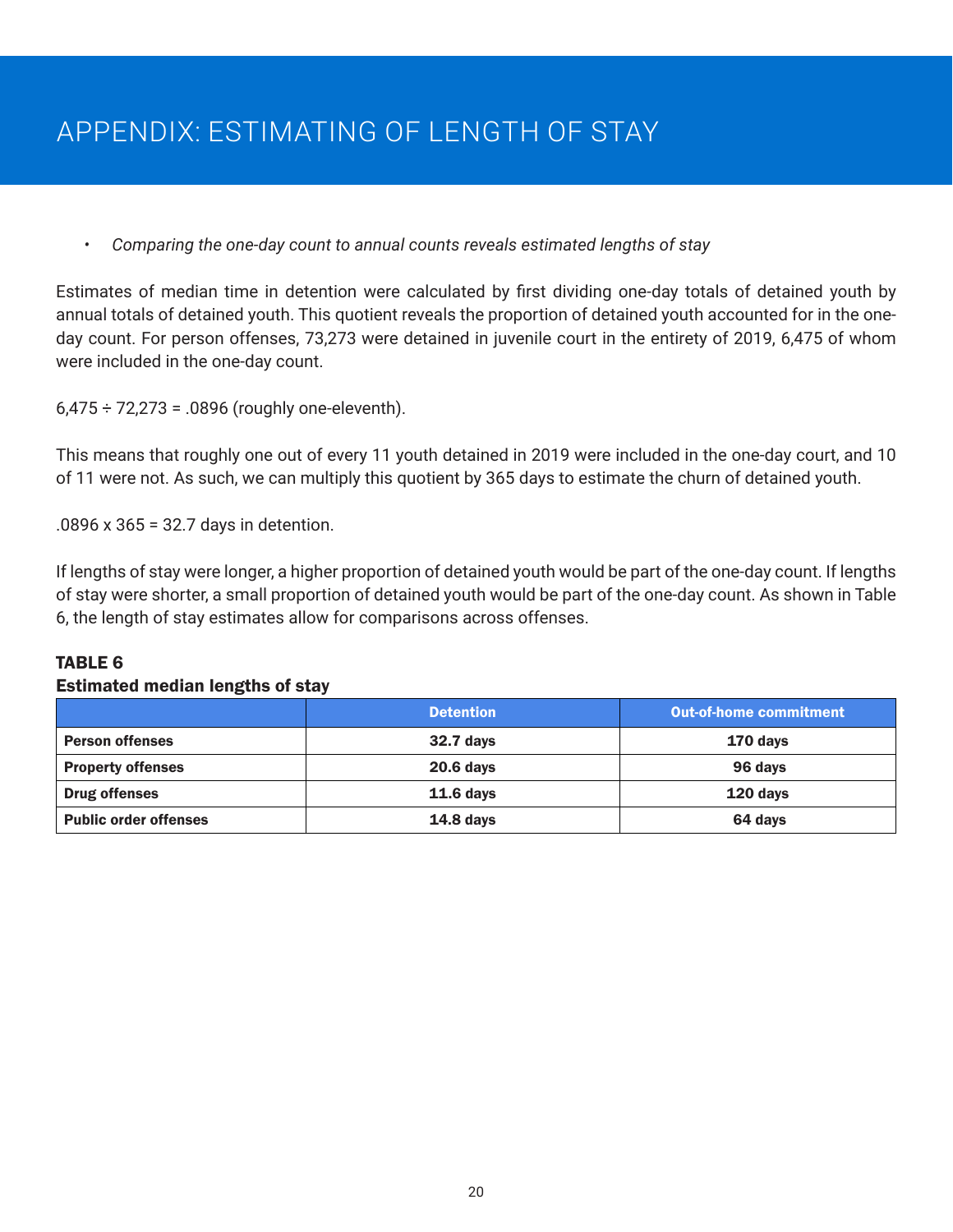## <span id="page-22-0"></span>ENDNOTES

<sup>[1](#page-3-0)</sup> Sickmund, M., Sladky, A., and Kang, W. (2021). *Easy Access to Juvenile Court Statistics: 1985-2019*. <u>https://www.ojjdp.</u> [gov/ojstatbb/ezajcs/](https://www.ojjdp.gov/ojstatbb/ezajcs/)

[2](#page-3-0) Sickmund, M., Sladky, T.J., Puzzanchera, C., & Kang, W. (2021). *Easy Access to the Census of Juveniles in Residential Placement*. <https://www.ojjdp.gov/ojstatbb/ezacjrp/>

<sup>[3](#page-3-0)</sup> OJJDP Statistical Briefing Book. Online. Available: <u>https://www.ojjdp.gov/ojstatbb/special\_topics/qa11501.asp?qa-</u> [Date=2019.](https://www.ojjdp.gov/ojstatbb/special_topics/qa11501.asp?qaDate=2019) Released on November 16, 2020.

[4](#page-3-0) Centers for Disease Control and Prevention (2020). High School YRBS PowerPoint Slides (2019): (a) Injury and Violence and (b) Tobacco, Alcohol, and Other Drug Use, both available at [https://www.cdc.gov/healthyyouth/data/yrbs/reports\\_](https://www.cdc.gov/healthyyouth/data/yrbs/reports_factsheet_publications.htm) factsheet publications.htm. The YRBS data, which are self-reported, suggest youth of color and white youth have similar (though not identical) offending patterns when it comes to activities that can lead to justice involvement, such as weapons possession, alcohol and other drug use, and getting into fights.

[5](#page-4-0) Rovner, J. (2021, July 15). *Black Disparities in Youth Incarceration*. The Sentencing Project. [https://www.sentencingproj](https://www.sentencingproject.org/publications/black-disparities-youth-incarceration/)[ect.org/publications/black-disparities-youth-incarceration/;](https://www.sentencingproject.org/publications/black-disparities-youth-incarceration/) Rovner, J. (2021, July 15). *Latinx Disparities in Youth Incarceration*. The Sentencing Project. [https://www.sentencingproject.org/publications/latino-disparities-youth-incarceration/;](https://www.sentencingproject.org/publications/latino-disparities-youth-incarceration/) and Rovner, J. (2021, July 15). *Disparities in Tribal Youth Incarceration*. The Sentencing Project. [https://www.sentencingproject.](https://www.sentencingproject.org/publications/native-disparities-youth-incarceration/) [org/publications/native-disparities-youth-incarceration/](https://www.sentencingproject.org/publications/native-disparities-youth-incarceration/)

<sup>[6](#page-4-0)</sup> Porter, N. (2021, June 16). Racial Impact Statements. Washington, DC: The Sentencing Project. <u>https://www.sentencing-</u> [project.org/publications/racial-impact-statements/](https://www.sentencingproject.org/publications/racial-impact-statements/)

<sup>[7](#page-5-0)</sup> Knight, M. and Armstrong, K. (2021, Oct. 8). Black Children Were Jailed for a Crime That Doesn't Exist. Almost Nothing Happened to the Adults in Charge. *ProPublica.* [https://www.propublica.org/article/black-children-were-jailed-for-a-crime](https://www.propublica.org/article/black-children-were-jailed-for-a-crime-that-doesnt-exist?mc_cid=1611696ff0&mc_eid=adf861bac7)[that-doesnt-exist?mc\\_cid=1611696ff0&mc\\_eid=adf861bac7](https://www.propublica.org/article/black-children-were-jailed-for-a-crime-that-doesnt-exist?mc_cid=1611696ff0&mc_eid=adf861bac7)

[8](#page-5-0) Office of Juvenile Justice and Delinquency Prevention. (2020). Statistical Briefing Book: Trends in the number of arrests by age group for all offenses. Available: [https://www.ojjdp.gov/ojstatbb/crime/ucr\\_trend.asp?table\\_in=1.](https://www.ojjdp.gov/ojstatbb/crime/ucr_trend.asp?table_in=1) U.S. Department of Justice. (Statistics through 2019.)

[9](#page-5-0) Puzzanchera, C., Hockenberry, S., Sladky, T.J., and Kang, W. (2020). *Juvenile Residential Facility Census Databook*. [https://](https://www.ojjdp.gov/ojstatbb/jrfcdb/) [www.ojjdp.gov/ojstatbb/jrfcdb/](https://www.ojjdp.gov/ojstatbb/jrfcdb/)

<sup>10</sup> Aos, S., Phipps, P., Barnoski, R., and Lieb, R. (2001). The Comparative Costs and Benefits

of Programs to Reduce Crime. Olympia: Washington State Institute for Public Policy.<https://eric.ed.gov/?id=ED453340>

11 Walker, S. C., & Herting, J. R. (2020). The Impact of Pretrial Juvenile Detention on 12-Month Recidivism: A Matched Comparison Study. *Crime & Delinquency*, 66(13–14), 1865–1887. <https://doi.org/10.1177/0011128720926115>

<sup>12</sup> Aizer, A. and Doyle, J.J.,, "Juvenile Incarceration, Human Capital and Future Crime: Evidence From Randomly-Assigned Judges," National Bureau of Economic Research (June 2013), [http://www.mit.edu/~jjdoyle/aizer\\_doyle\\_judges\\_06242013.](http://www.mit.edu/~jjdoyle/aizer_doyle_judges_06242013.pdf) [pdf](http://www.mit.edu/~jjdoyle/aizer_doyle_judges_06242013.pdf)

13 Sickmund, M., Sladky, T.J., Puzzanchera, C., & Kang, W. (2021). *Easy Access to the Census of Juveniles in Residential Placement*. <https://www.ojjdp.gov/ojstatbb/ezacjrp/>

14 Unless otherwise noted, data in this report are derived from Sickmund, M., Sladky, A., and Kang, W. (2021). *Easy Access to Juvenile Court Statistics: 1985-2019*. <https://www.ojjdp.gov/ojstatbb/ezajcs/>. The author's calculations are on file and available upon request.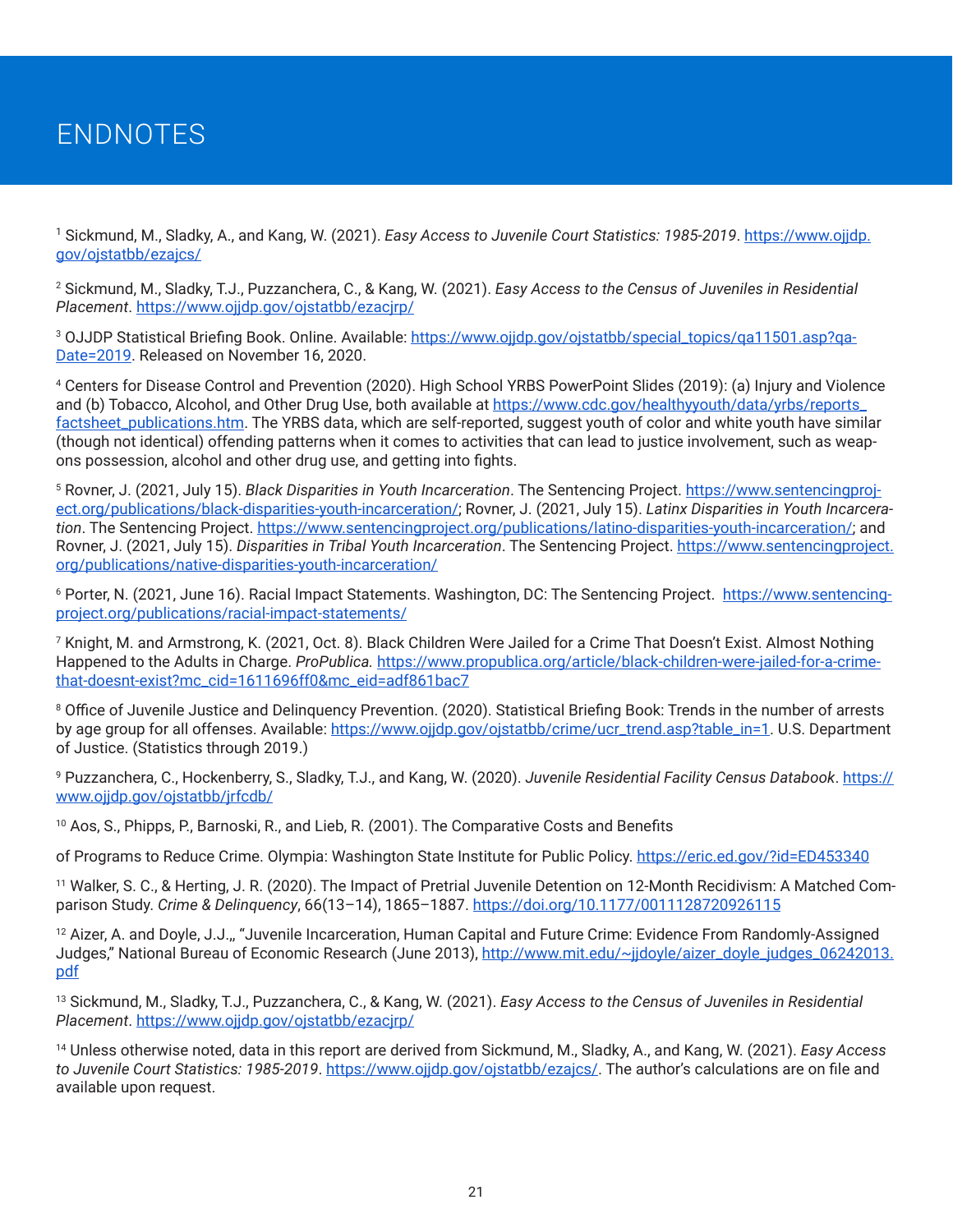<span id="page-23-0"></span><sup>15</sup> Snyder, H. (1988, Mar.). Court Careers of Juvenile Offenders. National Center for Juvenile Justice. [https://eric.ed.gov](https://eric.ed.gov/?id=ED312581) [/?id=ED312581](https://eric.ed.gov/?id=ED312581). Please see table on page viii showing 41% of youth referred to juvenile court once will be referred again, meaning that 59% will not. These findings were repeated by Sarah Hockenberry and Melissa Sickmund at the NCJFCJ's National Juvenile Justice Conference in March 2021, "Who are the repeat offenders?" reporting that most youth did not return to juvenile court after their first referral.

16 Rovner, J. (2021, July 15). *Black Disparities in Youth Incarceration*. The Sentencing Project. [https://www.sentencingproj](https://www.sentencingproject.org/publications/black-disparities-youth-incarceration/)[ect.org/publications/black-disparities-youth-incarceration/;](https://www.sentencingproject.org/publications/black-disparities-youth-incarceration/) Rovner, J. (2021, July 15). *Latinx Disparities in Youth Incarceration*. The Sentencing Project. [https://www.sentencingproject.org/publications/latino-disparities-youth-incarceration/;](https://www.sentencingproject.org/publications/latino-disparities-youth-incarceration/) and Rovner, J. (2021, July 15). *Disparities in Tribal Youth Incarceration*. The Sentencing Project. [https://www.sentencingproject.](https://www.sentencingproject.org/publications/native-disparities-youth-incarceration/) [org/publications/native-disparities-youth-incarceration/](https://www.sentencingproject.org/publications/native-disparities-youth-incarceration/)

<sup>[17](#page-8-0)</sup> Defined here as people under 18 years old. OJJDP Statistical Briefing Book. Trends in the number of arrests by age group for All offenses. Available: [https://www.ojjdp.gov/ojstatbb/crime/ucr\\_trend.asp?table\\_in=1](https://www.ojjdp.gov/ojstatbb/crime/ucr_trend.asp?table_in=1). Released on November 16, 2020.

<sup>18</sup> OJJDP Statistical Briefing Book. Online. Available: https://www.ojidp.gov/ojstatbb/special\_topics/ga11501.asp?ga-[Date=2019.](https://www.ojjdp.gov/ojstatbb/special_topics/qa11501.asp?qaDate=2019) Released on November 16, 2020.

19 Centers for Disease Control and Prevention (2020). High School YRBS PowerPoint Slides (2019): (a) Injury and Violence and (b) Tobacco, Alcohol, and Other Drug Use, both available at [https://www.cdc.gov/healthyyouth/data/yrbs/reports\\_](https://www.cdc.gov/healthyyouth/data/yrbs/reports_factsheet_publications.htm) [factsheet\\_publications.htm.](https://www.cdc.gov/healthyyouth/data/yrbs/reports_factsheet_publications.htm) The YRBS data, which are self-reported, suggest youth of color and white youth have similar (though not identical) offending patterns when it comes to activities that can lead to justice involvement, such as weapons possession, alcohol and other drug use, and getting into fights.

20 Walker, S. C., & Herting, J. R. (2020). The Impact of Pretrial Juvenile Detention on 12-Month Recidivism: A Matched Comparison Study. *Crime & Delinquency*, 66(13–14), 1865–1887. <https://doi.org/10.1177/0011128720926115>

<sup>21</sup> Rodriguez, N. (2010). The Cumulative Effect of Race and Ethnicity in Juvenile Court Outcomes and Why Preadjudication Detention Matters. *Journal of Research in Crime and Delinquency*, 47(3), 391–413. [https://doi.](https://doi.org/10.1177/0022427810365905) [org/10.1177/0022427810365905](https://doi.org/10.1177/0022427810365905)

<sup>22</sup> Holman, B. and Zeidenburg, J. (2006). "Dangers of Detention." Justice Policy Institute. [https://justicepolicy.org/wp-con](https://justicepolicy.org/wp-content/uploads/justicepolicy/documents/dangers_of_detention.pdf)[tent/uploads/justicepolicy/documents/dangers\\_of\\_detention.pdf](https://justicepolicy.org/wp-content/uploads/justicepolicy/documents/dangers_of_detention.pdf)

<sup>23</sup> Use of a weapon is likely to fall under person offenses.

<sup>24</sup> Obstruction of Justice is defined as including "intentionally obstructing a court (or law enforcement) in the administration of justice, acting in a way calculated to lessen the authority or dignity of the court, failing to obey the lawful order of a court, and violations of probation or parole other than technical violations, which do not consist of the commission of a crime or are not prosecuted as such. It includes contempt, perjury, obstructing justice, bribing witnesses, failure to report a crime, nonviolent resisting arrest, etc."

<sup>25</sup> Disorderly Conduct is defined as "unlawful interruption of the peace, quiet, or order of a community, including offenses called disturbing the peace, vagrancy, loitering, unlawful assembly, and riot."

<sup>26</sup> Weapons offenses include actual or attempted illegal sale, distribution, manufacture, alteration, transportation, possession, or use of a deadly or dangerous weapon or accessor.

<sup>27</sup> See Appendix for the author's calculations.

28 Jones, C.M., Clayton, H.B., Deputy, N.P., Roehler, D.R., Ko, J.Y., Esser, M.B., Brookmeyer, K.A., and Feldman Hertz, M. "Prescription Opioid Misuse and Use of Alcohol and Other Substances Among High School Students — Youth Risk Behavior Survey, United States, 2019." <https://www.cdc.gov/mmwr/volumes/69/su/pdfs/su6901a5-H.pdf>

<sup>29</sup> OJJDP Statistical Briefing Book. Online. Available: https://www.ojjdp.gov/ojstatbb/court/qa06201.asp?qaDate=2019. Released on June 22, 2021.

<sup>30</sup> For example, the Annie E. Casey Foundation's Juvenile Detention Alternatives Initiative was founded to address such over-incarceration.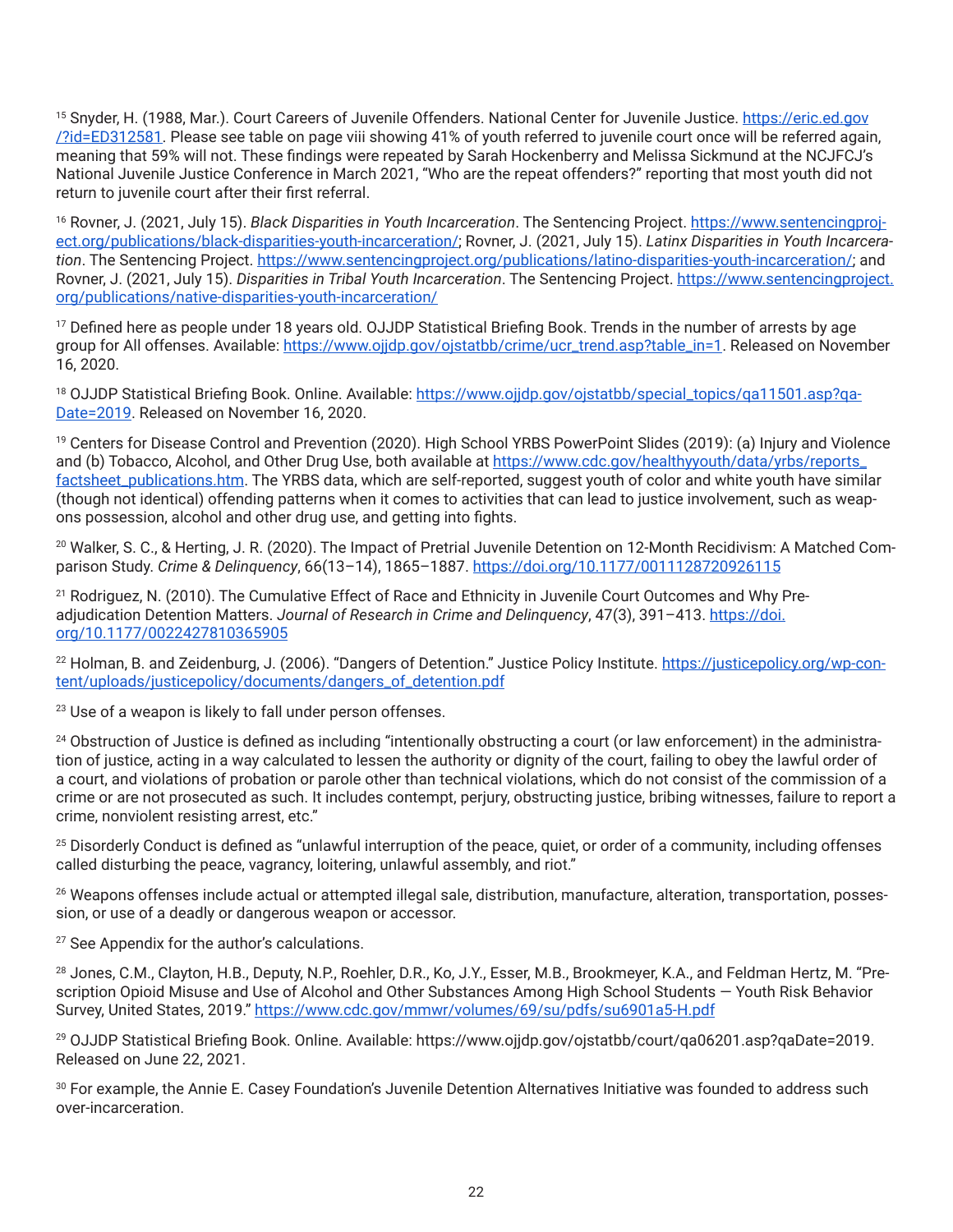<span id="page-24-0"></span><sup>31</sup> During these years, youth arrests under the Property Crime Index (a narrower set of property offenses) arrests dropped an even larger amount: 67%. This would suggest more property offenses -- such as shoplifting -- are being addressed without an arrest. Retail establishments might ban teenagers caught shoplifting from their stores without involving law enforcement. The answer is beyond the scope of this paper.

<sup>32</sup> Homicide, rape, aggravated assault, and robbery.

<sup>33</sup> OJJDP Statistical Briefing Book. Estimated number of arrests by offense and age group, 2019. Available: [https://www.](https://www.ojjdp.gov/ojstatbb/crime/ucr.asp?table_in=1) [ojjdp.gov/ojstatbb/crime/ucr.asp?table\\_in=1](https://www.ojjdp.gov/ojstatbb/crime/ucr.asp?table_in=1). Released on November 16, 2020.

34 OJJDP Statistical Briefing Book. Trends in the number of arrests by age group for Violent crimes. Available: [https://](https://www.ojjdp.gov/ojstatbb/crime/ucr_trend.asp?table_in=1) [www.ojjdp.gov/ojstatbb/crime/ucr\\_trend.asp?table\\_in=1.](https://www.ojjdp.gov/ojstatbb/crime/ucr_trend.asp?table_in=1) Released on November 16, 2020. This statistic differs from the Violent Crime Index because it excludes rape, which underwent a definitional change in 2013.

35 Mistrett, M. and Espinoza, M. (2021, Dec. 16). *Youth in Adult Courts, Jails, and Prisons.* The Sentencing Project. [https://](https://www.sentencingproject.org/publications/youth-in-adult-courts-jails-and-prisons/) [www.sentencingproject.org/publications/youth-in-adult-courts-jails-and-prisons/](https://www.sentencingproject.org/publications/youth-in-adult-courts-jails-and-prisons/)

36 Holman, B. and Zeidenburg, J. (2006). "Dangers of Detention." Washington, DC: The Justice Policy Institute.

37 Hjalmarsson, R. (2008). "Criminal justice involvement and high school completion." Journal of Urban Economics, 63

38 Barnert, E. S., Dudovitz, R., Nelson, B. B., Coker, T. R., Biely, C., Li, N., & Chung, P. J. (2017). How Does Incarcerating Young People Affect Their Adult Health Outcomes?. Pediatrics, 139(2), e20162624. https://doi.org/10.1542/peds.2016-2624

39 National Research Council (2013). Reforming Juvenile Justice: A Developmental Approach. Washington, DC: The National Academies Press. p. 71. https://doi.org/10.17226/14685.

40 Youth in juvenile courts can have their cases waived to adult court via judicial waivers; this occurred 3,330 times in 2019.

<sup>41</sup> There were 2,032 judicial waivers into adult court for person offenses.

42 Sickmund, M., Sladky, T.J., Puzzanchera, C., & Kang, W. (2021). *Easy Access to the Census of Juveniles in Residential Placement*. https://www.ojjdp.gov/ojstatbb/ezacjrp/

43 OJJDP Statistical Briefing Book. Online. Available: https://www.ojjdp.gov/ojstatbb/special\_topics/qa11601.asp?qa-Date=2019. Released on June 22, 2021.

44 Among vouth counted in the commitment total, 3% were convicted in criminal court and held in a juvenile facility for the start of their long-term imprisonment.

45 Cramer, M. (2021, Dec. 28). Death of 17-Year-Old in Custody in Kansas Is Ruled a Homicide. *New York Times.* [https://](https://www.nytimes.com/2021/12/28/us/cedric-lofton-kansas-police-death.html) [www.nytimes.com/2021/12/28/us/cedric-lofton-kansas-police-death.html](https://www.nytimes.com/2021/12/28/us/cedric-lofton-kansas-police-death.html)

46 Mendel, R. (2015). Maltreatment of Youth in U.S. Juvenile Corrections Facilities, Annie E. Casey Foundation., http://www. aecf.org/m/resourcedoc/aecfmaltreatmentyouthuscorrections-2015.pdf

47 Aizer, A. & Doyle, J. (2015). "Juvenile Incarceration, Human Capital, and Future Crime: Evidence from Randomly Assigned Judges," The Quarterly Journal of Economics, vol 130(2).

48 Barnert, E. S., Perry, R., & Morris, R. E. (2016). Juvenile Incarceration and Health. Academic pediatrics, 16(2), 99–109. https://doi.org/10.1016/j.acap.2015.09.004

<sup>49</sup> Blakinger, K. and Chammah, M. (2022, Feb. 2). They Went to Prison as Kids. Now They're on Death Row. *The Marshall Project.* [https://www.themarshallproject.org/2022/02/01/they-went-to-prison-as-kids-now-they-re-on-death-row?utm\\_me](https://www.themarshallproject.org/2022/02/01/they-went-to-prison-as-kids-now-they-re-on-death-row?utm_medium=social&utm_campaign=share-tools&utm_source=twitter&utm_content=post-top)[dium=social&utm\\_campaign=share-tools&utm\\_source=twitter&utm\\_content=post-top](https://www.themarshallproject.org/2022/02/01/they-went-to-prison-as-kids-now-they-re-on-death-row?utm_medium=social&utm_campaign=share-tools&utm_source=twitter&utm_content=post-top)

<sup>50</sup> The juvenile system does not find "quilt;" a "delinguent youth" should be understood to be equivalent to an adult found responsible in criminal courts.

51 Mistrett, M. (2021, Jun. 25). *Bringing More Teens Home: Raising the Age Without Expanding Secure Confinement in the Youth Justice System*. The Sentencing Project. [https://www.sentencingproject.org/publications/bringing-more-teens](https://www.sentencingproject.org/publications/bringing-more-teens-home-raising-the-age-without-expanding-secure-confinement-in-the-youth-justice-system/)[home-raising-the-age-without-expanding-secure-confinement-in-the-youth-justice-system/](https://www.sentencingproject.org/publications/bringing-more-teens-home-raising-the-age-without-expanding-secure-confinement-in-the-youth-justice-system/)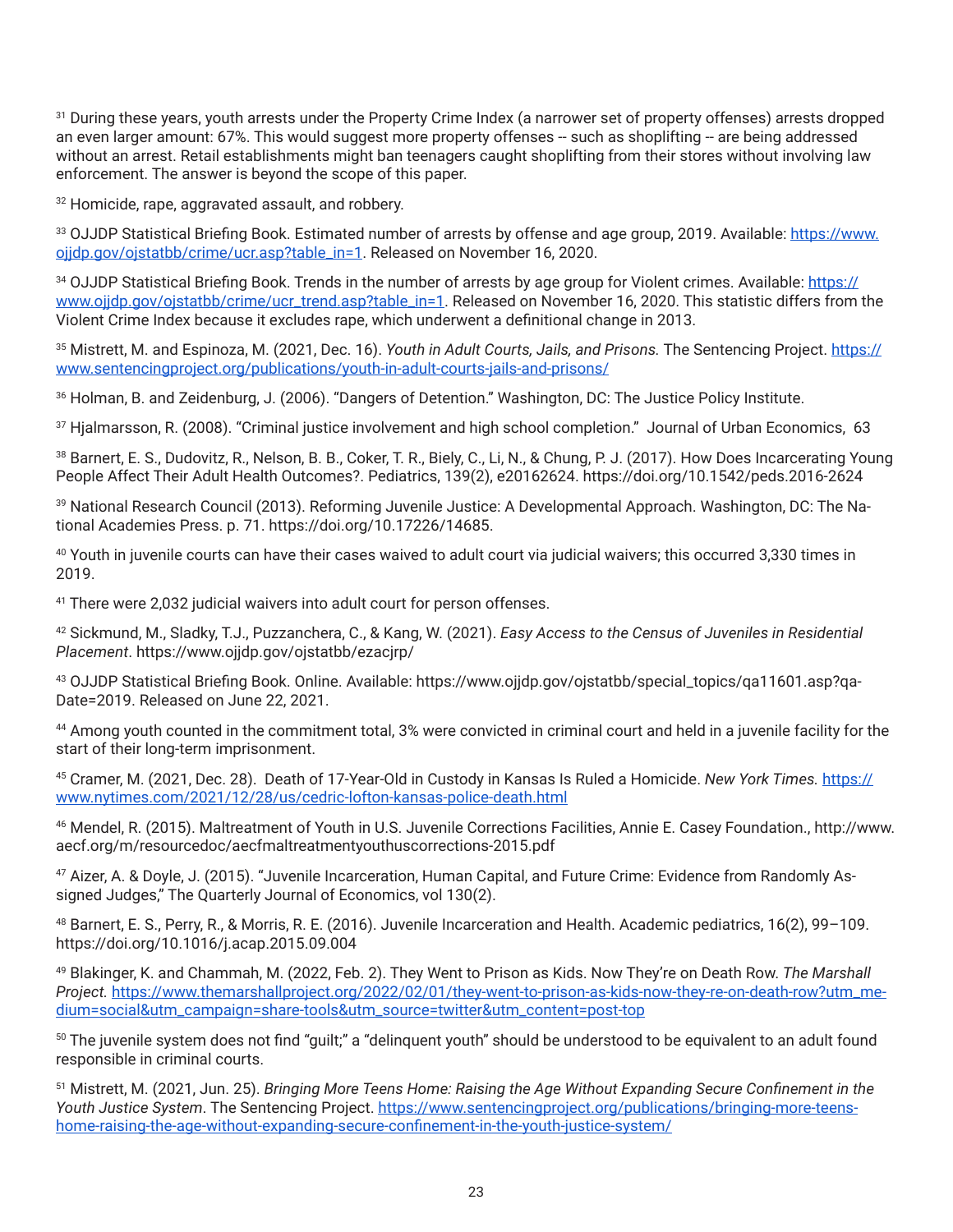<span id="page-25-0"></span>52 Cauffman, E., Beardslee, J., Fine, A., Frick, P., & Steinberg, L. (2021). Crossroads in juvenile justice: The impact of initial processing decision on youth 5 years after first arrest. Development and Psychopathology, 33(2), 700-713. doi:10.1017/ S095457942000200X

53 Goff, P. A., Jackson, M. C., Di Leone, B. A. L., Culotta, C. M., & DiTomasso, N. A. (2014). The essence of innocence: Consequences of dehumanizing Black children. *Journal of Personality and Social Psychology*, 106(4), 526-545. [https://doi.](https://doi.org/10.1037/a0035663) [org/10.1037/a0035663](https://doi.org/10.1037/a0035663)

54 Porter, N. (2021, June 16). Racial Impact Statements. Washington, DC: The Sentencing Project. [https://www.sentenc](https://www.sentencingproject.org/publications/racial-impact-statements/)[ingproject.org/publications/racial-impact-statements/](https://www.sentencingproject.org/publications/racial-impact-statements/)

55 Sickmund, M., Sladky, A., and Kang, W. (2021).